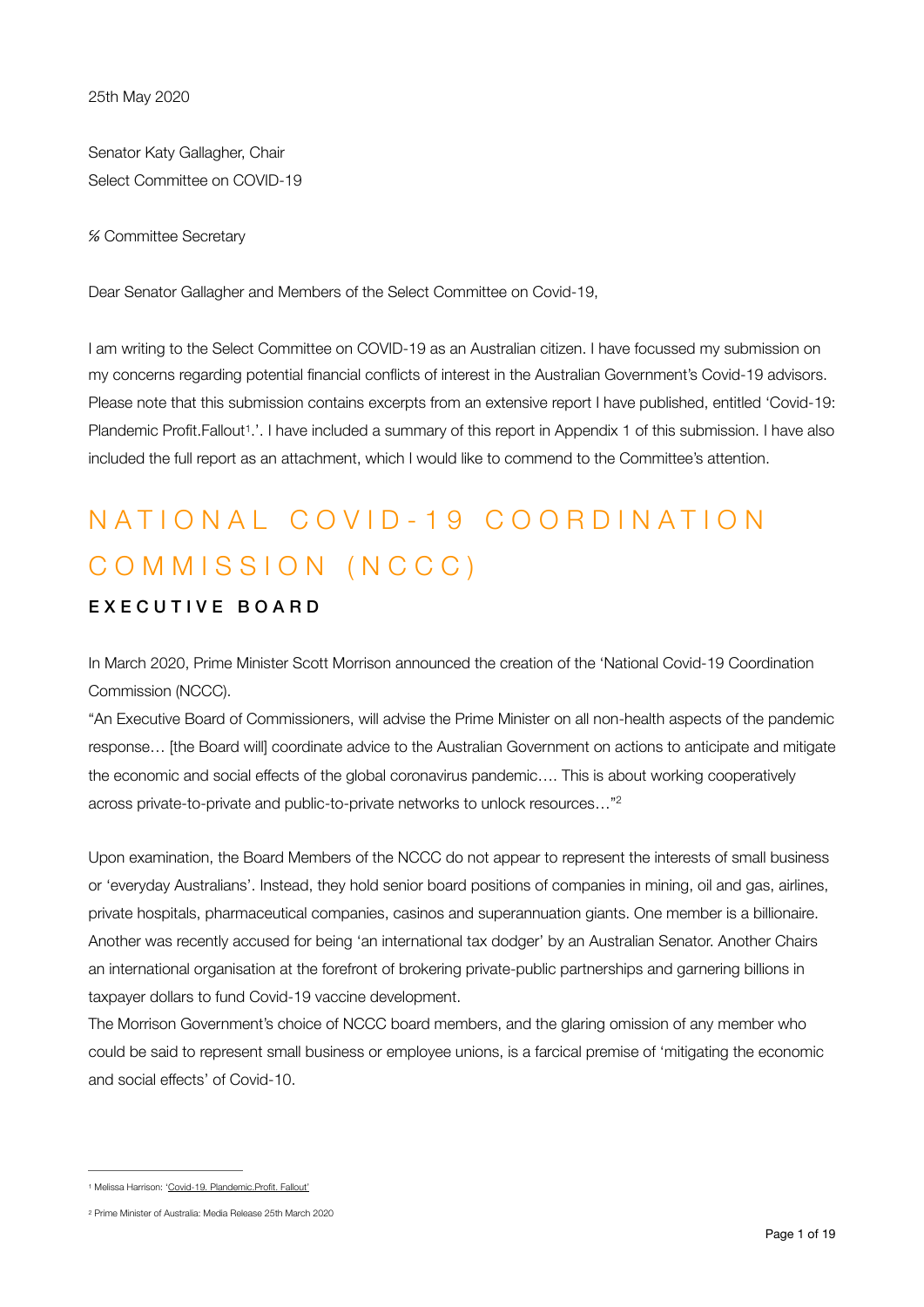I believe to be the true function of the NCCC Executive Board is apparent - to facilitate the taxpayer-funded bailout of the industries they represent, and to broker the transfer of vast swathes of public money to private coffers.

<span id="page-1-6"></span>As reported by John Keane, "And almost everywhere, it seems, the time has come for unelected crisismanagement bodies sporting war-time names. In Australia, whose national parliament has been mothballed for five months, the Great Pestilence has given birth to the National COVID-19 Coordination Commission (NCCC), an unelected body chaired by a former mining corporation magnate and answerable only to the Prime Minister.["3](#page-1-0)

### NEVILLE POWER

<span id="page-1-8"></span><span id="page-1-7"></span>Neville Power is Chairman of the Commission. Mr Power is also the Chairman of Perth Airport, the Foundation for WA Museum and the Royal Flying Doctors Federation Board. In September 2019 he was appointed Non-Executive Director and Deputy Chairman of Strike Energy, an oil and gas exploration company[.](#page-1-1) [4](#page-1-1) Power was the managing Director and CEO of Fortescue Metals Group Ltd from 2011 - 2018[.5](#page-1-2) Mr Power has recently been criticised for his conflict of interest in his position from Strike Energy, over controversy that the NCC is planning a 'gas-fired solution' and possible 'mammoth gas pipeline'.<sup>6</sup> The Guardian reported that, in addition to his position as Chair of Strike Energy, Power also holds \$2.4 million worth of shared in the company and 'holds options over shares that will become worth an additional \$2.1m if the company's share prices rise to 35c'.

<span id="page-1-10"></span><span id="page-1-9"></span>In addition, "Guardian Australia [revealed a leaked draft report](https://www.theguardian.com/environment/2020/may/21/leaked-covid-19-commission-report-calls-for-australian-taxpayers-to-underwrite-gas-industry-expansion) by a taskforce advising the NCCC recommended Australian taxpayers underwrite a massive expansion of the domestic gas industry.["7](#page-1-4)

# DAVID THODEY

David Thoday is the Deputy Chair of the Commission. Mr Thoday is the former CEO of Telstra, and is now Chairman of the Board of CSIRO.

<span id="page-1-11"></span>CSIRO has been engaged by the Coalition for Epidemic Preparedeness Innovations (CEPI) (see also below: 'Jane Halton') "to undertake critical new research as part of the rapid global response to the novel coronavirus outbreak." CSIRO is 'Fast-tracking vaccine development' for Covid-19. "Our research and collaborations, as part of a global vaccine development pipeline, will enhance Australia's preparedness and aid the timely development of a new vaccine. We are also involved in the production, scale-up and testing of new potential vaccines being developed by a CEPI-led consortium, which includes CSIRO and the University of Queensland.["8](#page-1-5)

<span id="page-1-0"></span><sup>&</sup>lt;sup>3</sup> Michael West Media, John Keane (April 2020): '[Democracy and the Great Pestilence: understanding the mess we're in'](https://www.michaelwest.com.au/democracy-and-the-corona-virus-understanding-the-mess-were-in-after-relinquishing-power/)

<span id="page-1-1"></span>The Market Herald, Jessica De Freitas (2019): ['Strike Energy appoints Neville Power as Non-Executive Director and Deputy Chairman'](https://themarketherald.com.au/strike-energy-appoints-neville-power-as-non-executive-director-and-deputy-chairman-2019-09/) [4](#page-1-7)

<span id="page-1-2"></span><sup>&</sup>lt;sup>5</sup> NCCC, [Who We Are: Chair Neville Power](https://pmc.gov.au/nccc/who-we-are)

<span id="page-1-3"></span><sup>&</sup>lt;sup>[6](#page-1-9)</sup> Energy News Bulletin, Paul Hunt (May 2020): ['Nev Power distances himself from Strike amid conflict of interest outcry'](https://www.energynewsbulletin.net/covid-19/news/1387537/nev-power-distances-himself-from-strike-amid-conflict-of-interest-outcry)

<span id="page-1-4"></span>[<sup>7</sup>](#page-1-10) The Guardian, Ben Butler and Adam Morton (May2020): ['Covid commission boss New Power steps back at gas company amid conflict of interest concerns'](https://www.theguardian.com/australia-news/2020/may/23/covid-commission-boss-nev-power-steps-back-at-gas-company-amid-conflict-of-interest-concerns)

<span id="page-1-5"></span>[<sup>8</sup>](#page-1-11) CSIRO (2020: '[Working against the new coronavirus'](https://www.csiro.au/en/Research/Health/Infectious-diseases-coronavirus/Our-response/Understanding-the-virus)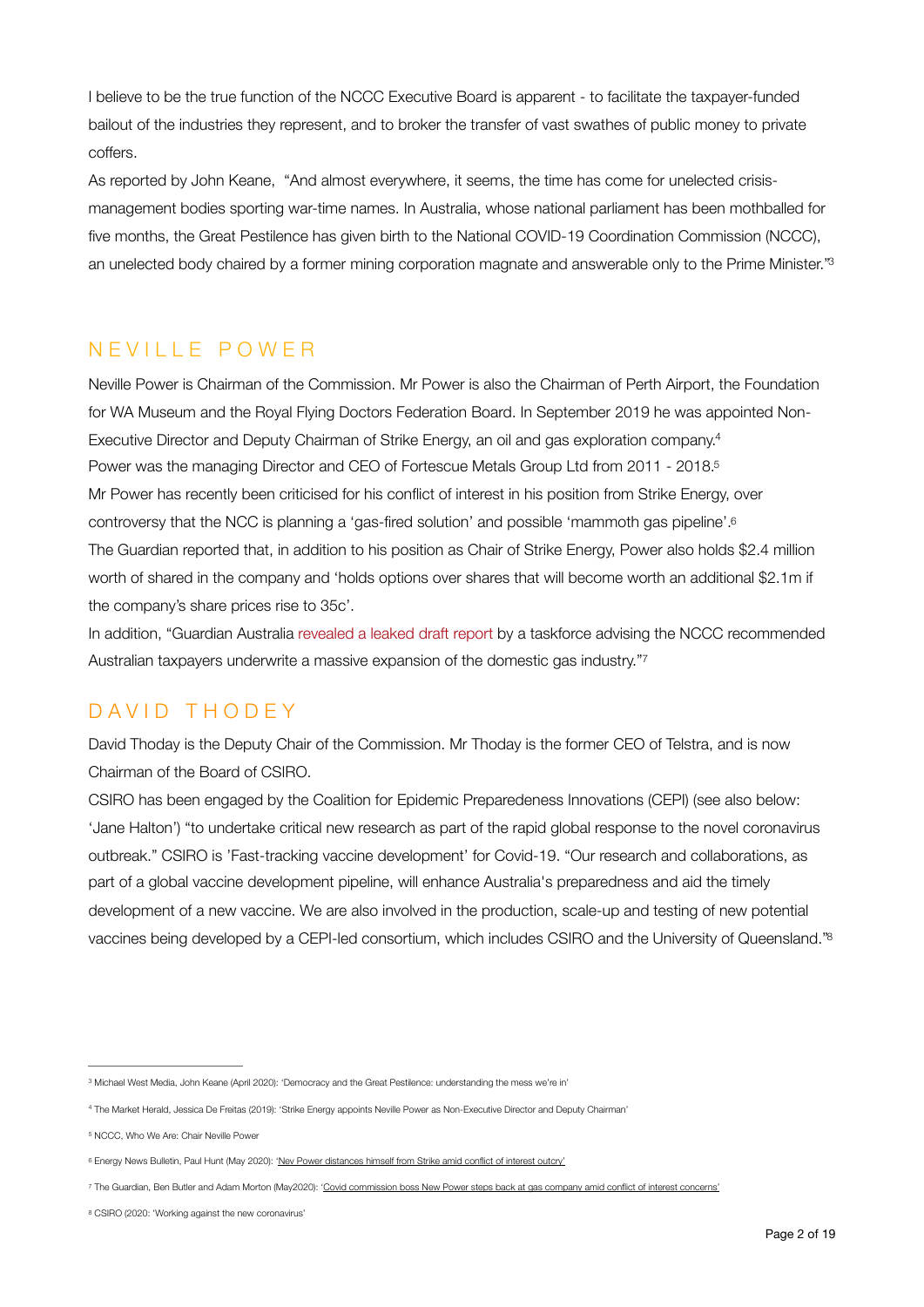Mr Thodey is the Chairman of Tyro, "Australia's only independent EFTPOS banking institution and Xero, a cloudbased accounting software. Mr Thodey is also a Non-executive Board Director of Ramsay Health care and Vodafone Group[.9](#page-2-0)

<span id="page-2-5"></span>Ramsay Health Care is a private hospital company which has "has been providing its facilities and capabilities to the public health system since the federal government announced in early April that it would *guarantee the viability of private hospitals* as long as they made their workforce, essential medical devices and protective equipment available to the states during the pandemic."<sup>[10](#page-2-1)</sup> (Emphasis added)

<span id="page-2-6"></span>Ramsay Health Care now has a financial arrangement with the Victorian Government, which means the company receives taxpayer-funded net recoverable costs in exchange for providing its facilities to the public health system for Covid-19 management.

<span id="page-2-7"></span>The NCCC was announced by the Prime Minister on the 25th March 2020. On the 31st of March, Health Minister Greg Hunt announced a "once-in-a-century redesign of Australia's hospital services "to cost the federal government an extra \$1.3bn, although the amount was uncapped and would be increased if needed.["11](#page-2-2)

Jennifer Doggett reported: "Unfortunately, this money is unlikely to achieve all the benefits promised. Despite their best intentions, governments don't have the data or expertise needed to negotiate effectively with the private hospital sector or the capacity to deliver on Hunt's promise to "fully integrate" private hospitals within the public hospital system[.12](#page-2-3)

<span id="page-2-8"></span>This taxpayer funded billion-dollar boost to Australia private healthcare corporations is highly favourable to Ramsay Health Care, with Mr Thodey serving as current Non-executive Board Director of the company.

## JANE HALTON

Jane Halton was formerly the Secretary of the Australian Department of Finance, head of the Department of Health, the Deputy Secretary of the Department of Prime Minister and Cabinet.

Ms Halton is a member of the Advisory Boards of the Australia and New Zealand Banking Group (ANZ Bank), Clayton Utz, Crown Resorts and the Australian Strategic Policy Institute. She is also a member of the Interim Board Coalition for Epidemic Preparedness Innovations (CEPI).

She was chair of the board of the World Health Organisation, president of the World Health Assembly, former World Health Organisation executive board member, and chair of the Organisation for Economic Co-operation and Development (OECD) health committee[.13](#page-2-4)

<span id="page-2-9"></span>[Note: A significant majority of the World Health Organisation's funding comes from pharmaceutical companies, a fact which is rarely mentioned. I am concerned we are witnessing 'regulatory capture' on a staggeringly vast, international and industrial scale. Is the WHO merely a proxy to legally enforce the wishes of their

<span id="page-2-0"></span><sup>&</sup>lt;sup>[9](#page-2-5)</sup> NCCC Who We Are, Deputy Chair: David Thodev

<span id="page-2-1"></span><sup>&</sup>lt;sup>10</sup> Sydney Morning Herald, Emma Koehn (April 2020): '[Ramsay Health Care inks COVID-19 deal with Victoria'](https://www.smh.com.au/business/companies/ramsay-health-care-inks-covid-19-deal-with-victoria-20200429-p54o6m.html)

<span id="page-2-2"></span>[<sup>11</sup>](#page-2-7) The Guardian, Melissa Davey, Daniel Hurst and Ben Butler (March 2020): ['Australian government will pay half to integrate private hospitals in to Covid-19 response'](https://www.theguardian.com/australia-news/2020/mar/31/federal-government-pay-half-integrate-private-public-hospitals-covid-19-response)

<span id="page-2-3"></span>[<sup>12</sup>](#page-2-8) The Guardian, Jennifer Dogget (April 2020): ['After coronavirus, private hospitals should not be allowed to return to 'business as usual'](https://www.theguardian.com/commentisfree/2020/apr/03/after-coronavirus-private-hospitals-should-not-be-allowed-to-return-to-business-as-usual)

<span id="page-2-4"></span>[<sup>13</sup>](#page-2-9) WHO, [Biography Ms Jane Halton](https://www.who.int/docs/default-source/documents/about-us/jane-halton.pdf?sfvrsn=b3200427_2)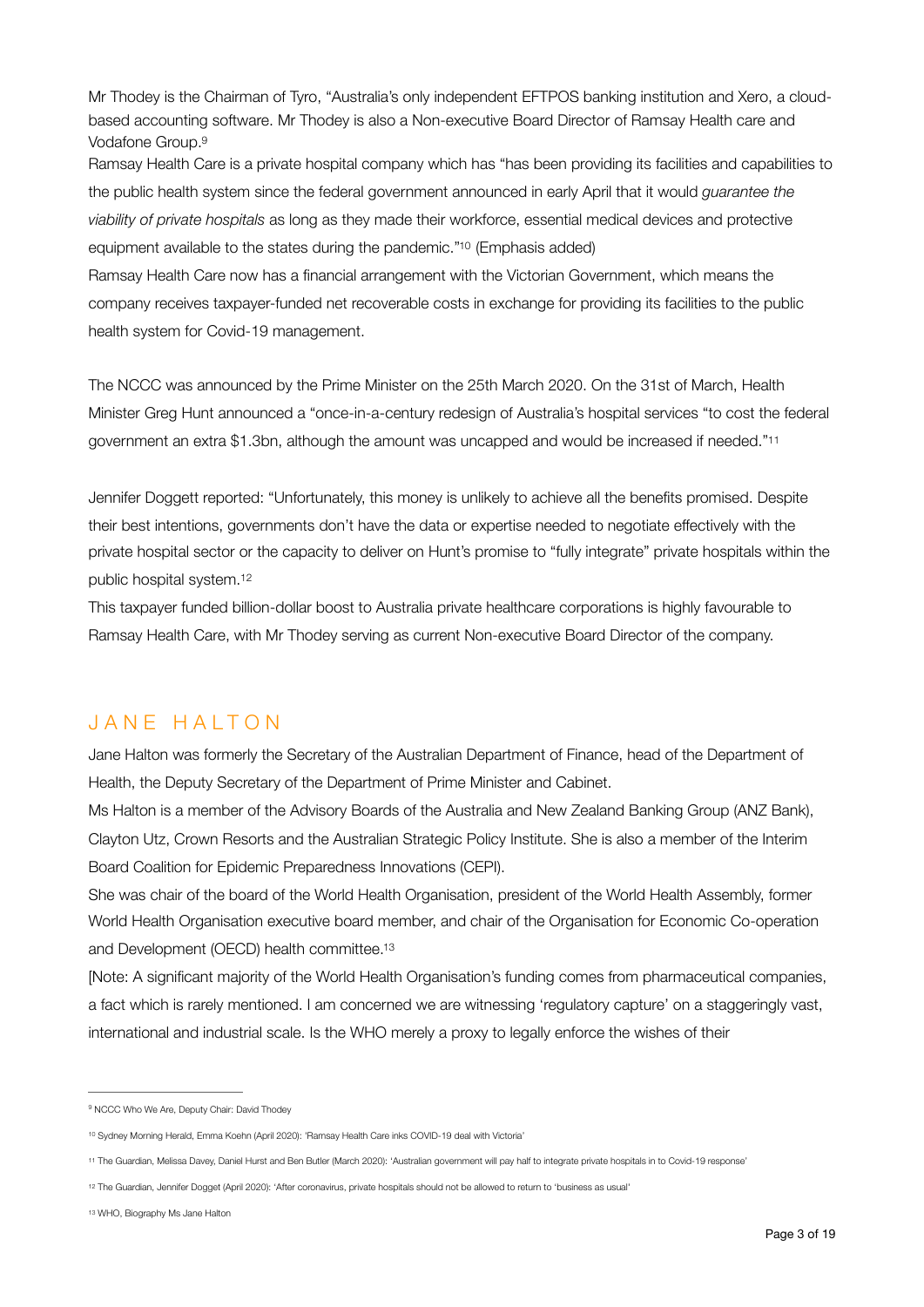<span id="page-3-8"></span>pharmaceutical benefactors, who have no legal or moral imperative to act in the best interests of the public, and no accountability or cost if their products harm vulnerable people?] [14](#page-3-0)

Ms Halton was the Australian government's Health departmental head in 2003, and implemented Australia's response to the SARS outbreak. "As departmental head in 2003, Ms Halton implemented Australia's response to the SARS outbreak, another coronavirus that caused 8098 reported infections worldwide, killing 774 people. She established the national stockpile of antiviral drugs and the Office of Health Protection that has swung into action to combat the [current] Wuhan strain."[15](#page-3-1)

<span id="page-3-10"></span><span id="page-3-9"></span>Ms Halton is the Chair of the Coalition for Epidemic Preparedness Innovation (CEPI), which was initiated at the World Economic Forum in Davos 2017. CEPI received \$460 million in startup funding from the Bill and Melinda Gates Foundation, the Wellcome Trust and the governments of Germany, Japan and Norway. CEPI is "a global alliance financing and coordinating the development of vaccines against emerging infectious diseases." [16](#page-3-2) Board Members include representatives from the WHO, World Bank, Bill & Melinda Gates Medical Research Institute and Foundation. Members of its Scientific Advisory Board include pharmaceutical/vaccine companies Sanofi Pasteur, Johnson & Johnson and Pfizer[.17](#page-3-3)

<span id="page-3-12"></span><span id="page-3-11"></span>CEPI is the 'global alliance' coordinating private-public partnerships with vaccine manufacturers/pharmaceutical companies for Covid-19. CEPI is garnering public funds towards these products, saying US\$2 billion in funding is required to develop a vaccine against the virus[.](#page-3-4)<sup>[18](#page-3-4)</sup> CEPI has already received millions of dollars in funding from the Australian government. (See 'CEPI', and 'CEPI, Gates Foundation and University of Queensland')

<span id="page-3-13"></span>SBS Australia reported CEPI is "coordinating the development of a [Covid-19] vaccine in laboratories across the world and is calling on the federal government to help further fund research. CEPI chair Jane Halton, a former federal Department of Health head, [and now on the government's Covid-19 advisory board] says about \$3 billion is needed so multiple versions of potential vaccines can be developed."<sup>[19](#page-3-5)</sup> Ms Halton said that "drug regulators here and internationally would also be approached to *shortcut approval protocols*, so serious was the threat.["](#page-3-6)<sup>[20](#page-3-6)</sup> (Emphasis added)

<span id="page-3-15"></span><span id="page-3-14"></span>In 2020, the World Economic Forum announced that in a "high-level COVID Action Platform Virtual Meeting hosted by the World Economic Forum, CEPI CEO Richard Hatchett said for businesses the shift in funding [to vaccine projects] would be "the best investment your companies will ever make.["21](#page-3-7)

<span id="page-3-3"></span><sup>17</sup> CEPI: [Leadership](https://cepi.net/about/whoweare/)

<span id="page-3-0"></span>[<sup>14</sup>](#page-3-8) Off-Guardian, Ian Davis (April 2020): ['Coronavirus Lockdown and What You Are Not Being Told - Part 2'](https://off-guardian.org/2020/04/20/coronavirus-lockdown-and-what-you-are-not-being-told-part-2/)

<span id="page-3-1"></span>[<sup>15</sup>](#page-3-9) The Australian (2020): ['Australian scientists in race to find coronavirus vaccine'](https://www.theaustralian.com.au/science/australian-scientists-in-race-to-find-coronavirus-vaccine/news-story/c97ad42fba31dba03c756336b6ca7cf9)

<span id="page-3-2"></span><sup>&</sup>lt;sup>16</sup> CEPI: ['New vaccines for a safer world'](https://cepi.net)

<span id="page-3-4"></span><sup>&</sup>lt;sup>18</sup> CEPI (March 2020): ['\\$2 billion required to develop a vaccine against the COVID-19 virus'](https://cepi.net/news_cepi/2-billion-required-to-develop-a-vaccine-against-the-covid-19-virus-2/)

<span id="page-3-5"></span>[<sup>19</sup>](#page-3-13) SBS News (March 2020): ['Coronavirus vaccine still at least one year away'](https://www.sbs.com.au/news/coronavirus-vaccine-still-at-least-one-year-away)

<span id="page-3-6"></span>[<sup>20</sup>](#page-3-14) The Australian (2020): ['Global vaccine hunt a \\$2bn task in virus war'](https://www.theaustralian.com.au/subscribe/news/1/?sourceCode=TAWEB_WRE170_a&dest=https://www.theaustralian.com.au/science/australian-scientists-in-race-to-find-coronavirus-vaccine/news-story/c97ad42fba31dba03c756336b6ca7cf9&memtype=anonymous&mode=premium)

<span id="page-3-7"></span>[<sup>21</sup>](#page-3-15) World Economic Forum (March 2020): ['How are companies responding to the coronavirus crisis?'](https://www.weforum.org/agenda/2020/03/how-are-companies-responding-to-the-coronavirus-crisis-d15bed6137/)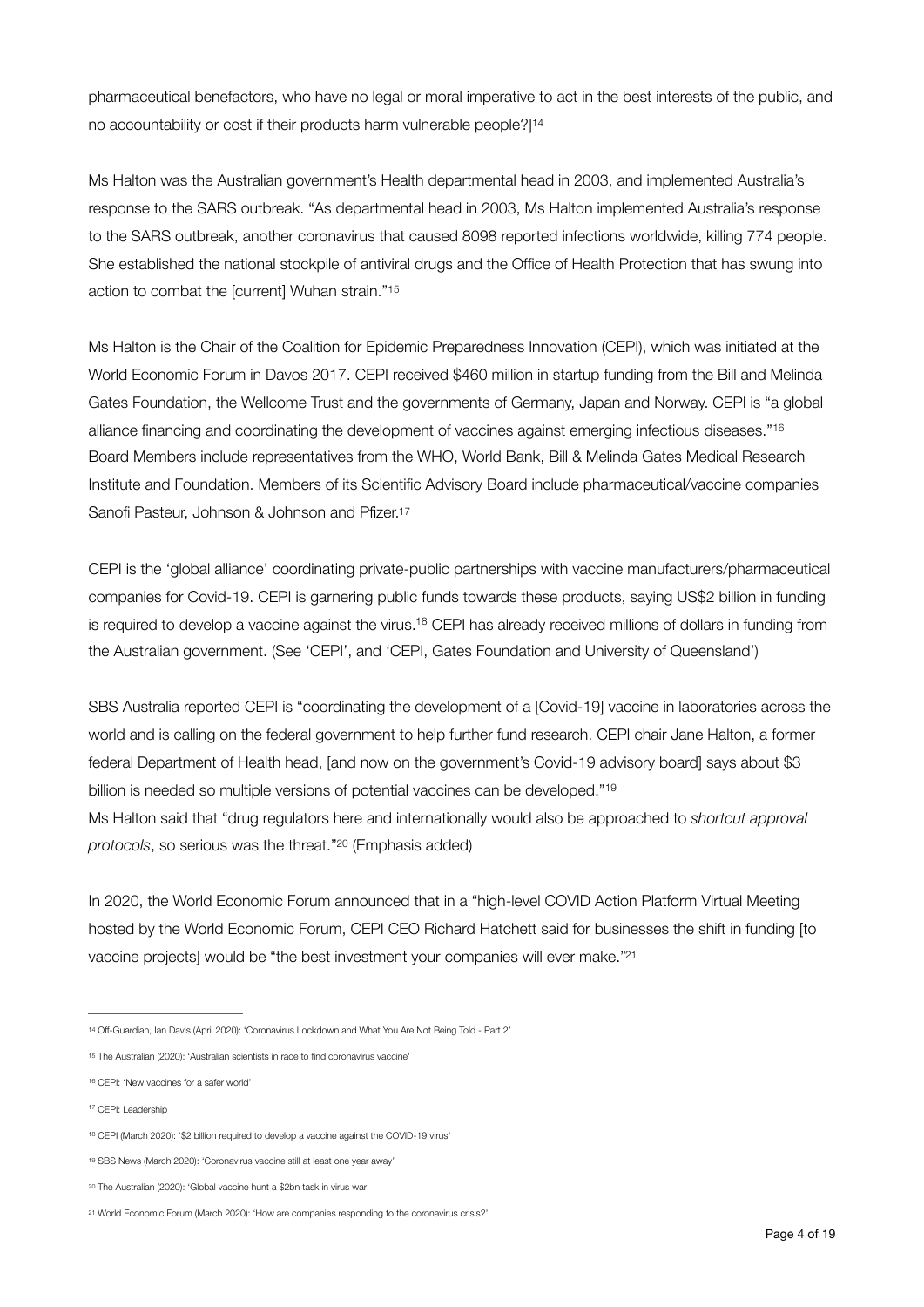<span id="page-4-4"></span>CEPI's Covid-19 vaccine program was announced *only two weeks after* Chinese authorities shared the genetic sequence of the 'novel coronavirus'[.22](#page-4-0)

At the January 23rd World Economic Forum conference, CEPI's CEO Richard Hatchett announced, "we've been working very aggressively *over the last couple of weeks*, to assess the situation first to try to make determinations about what steps are appropriate… our hope is to have thee vaccines developed very rapidly and to rapidly develop clinical trials…" (Emphasis added)

If Mr Hatchett's 'last couple of weeks' indicates three weeks, this places the commencement of CEPI's Covid-19 vaccine project around approximately the first few days of January 2020.

<span id="page-4-5"></span>On the 1st January, Who stated the "causal agent" of the Wuhan pneumonia outbreaks "had not yet been identified or confirmed" and was requesting information from Chinese authorities to assess the risk[.23](#page-4-1) This is curiously early for CEPI to begin 'aggressively' working on Covid-19.

Also on the WEF CEPI panel, Jeremy Farrar of the Wellcome Trust made several statements about the disease transmission rate, how infections were transmitted, comparing Covid-19's epidemiological information to SARS. How Mr Farrar would have the data to back these statements up is highly questionable, given that only the day before CEPI's announcement, WHO's field visit to China concluded that "challenges still remain regarding the transmission, epidemiology and our understanding of the behavior of the virus…["24](#page-4-2)

<span id="page-4-6"></span>CEPI CEO Richard Hatchett clarified Mr Farrar's remarks, saying: ""We are inferring a lot… we don't understand the transmission or the severity… we don't know the number of cases or the extent of the spread…" It is therefore curious that CEPI was already announcing strategic partnerships with pharmaceutical companies, combining millions of dollars in funding to create a vaccine, and had reportedly been 'aggressively' working on the situation *for a couple of weeks*.

The 'pre-emptive' development of a Covid-19 vaccine is not unique to CEPI.

On 30th March 2020, Johnson & Johnson announced "the selection of a lead COVID-19 vaccine candidate from constructs *it has been working on since January 2020*; the significant expansion of the existing partnership between the Janssen Pharmaceutical Companies of Johnson & Johnson and the Biomedical Advanced Research and Development Authority (BARDA)" [which is part of the U.S. Department of Health and Human Services]. (Emphasis added)

<span id="page-4-7"></span>Both entities committed *more than \$1 billion* combined in investment to co-fund development "novel coronavirus vaccine research and development." Johnson & Johnson's goal is to scale up manufacturing to supply one billion vaccines of a COVID-19 vaccine.<sup>25</sup>

<span id="page-4-0"></span><sup>&</sup>lt;sup>22</sup> World Health Organisation: [WHO Timeline - Covid-19](https://www.who.int/news-room/detail/08-04-2020-who-timeline---covid-19)

<span id="page-4-1"></span>[<sup>23</sup>](#page-4-5) World Health Organisation (January 2020): ['Pneumonia of unknown cause - China'](https://www.who.int/csr/don/05-january-2020-pneumonia-of-unkown-cause-china/en/)

<span id="page-4-2"></span>[<sup>24</sup>](#page-4-6) World Health Organisation (January 2020): ['Mission summary: WHO Field Visit to Wuhan, China 20-21 January 2020'](https://www.who.int/china/news/detail/22-01-2020-field-visit-wuhan-china-jan-2020)

<span id="page-4-3"></span>[<sup>25</sup>](#page-4-7) [Johnson & Johnson \(March 2020\): 'Johnson & Johnson Announces a Lead Vaccine Candidate for COVID-19; Landmark New Partnership with U.S. Department of Health & Human](https://www.jnj.com/johnson-johnson-announces-a-lead-vaccine-candidate-for-covid-19-landmark-new-partnership-with-u-s-department-of-health-human-services-and-commitment-to-supply-one-billion-vaccines-worldwide-for-emergency-pandemic-use)  [Services; and Commitment to Supply One Billion Vaccines Worldwide for Emergency Pandemic Use'](https://www.jnj.com/johnson-johnson-announces-a-lead-vaccine-candidate-for-covid-19-landmark-new-partnership-with-u-s-department-of-health-human-services-and-commitment-to-supply-one-billion-vaccines-worldwide-for-emergency-pandemic-use)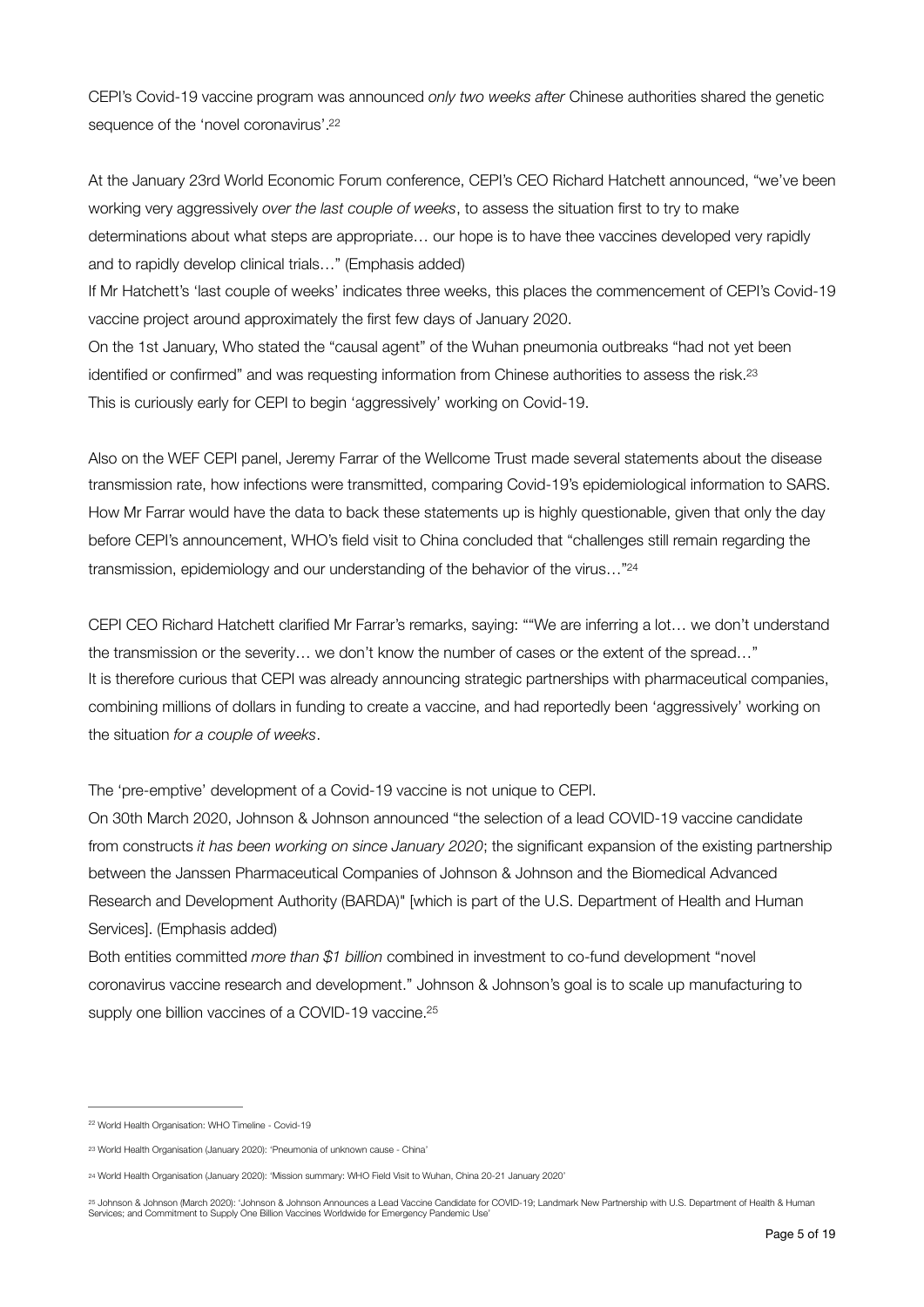It is notable that the vast swathes of public funds demanded by CEPI et al are being utilised in public-private partnerships, to the lucrative profit of pharmaceutical companies. If Covid-19 vaccines are made mandatory, as some Australian officials are suggesting, this represents an unprecedented opportunity for Big Pharma. I am concerned at the serious implications of financial conflicts of interest in appointing the CEO of CEPI to the National Covid-19 Coordination Commission Board.

<span id="page-5-7"></span>Ms Halton participated as a key player in the controversial and disturbing 'invite only' high level pandemic simulation exercise Event 201<sup>26</sup>[,](#page-5-0) the October 2019 'Global Pandemic Exercise' conducted by John Hopkins, the Gates Foundation and the World Economic Forum. (See my full report: 'Covid-19: Plandemic. Proft. Fallout, Chapter 'Plandemic/Event 201')

<span id="page-5-8"></span>In May 2020, Ms Halton was interviewed on pharmaceutical giant Johnson & Johnson's video series 'The Road to a [Covid-19] Vaccine'. Ms Halton reportedly spoke "about her work to ensure people globally get access to vaccines."[27](#page-5-1)

In 2019, independent journalist Michael Sainsubry reported on "allegations of [Crown's] serial lawbreaking, even including alleged Crown contractual arrangements with an entity whose principal has been involved in human trafficking, [allegations which] are based on internal company documents and the testimony of at least one former employee on the record." Sainsbury notes that Ms Halton serves on the board of Crown casinos, serving on Crown's 'Risk Management Committee'[.28](#page-5-2)

#### <span id="page-5-9"></span>GREG COMBET

Greg Combet is a former union boss and Australian Climate Change Minister. He is now the chairman of Industry Super Australia "which represents 16 of Australia's biggest industry funds and thus the vast bulk of the A\$630 billion saved by more than 11 million Australians." (La Trobe, 2019).

<span id="page-5-12"></span><span id="page-5-11"></span><span id="page-5-10"></span>Under the time of Mr Combet's leadership, Industry Super Australia has been found to be investing in Saudi weapon[s](#page-5-4)<sup>[29](#page-5-3)</sup>, paying its executives millions<sup>30</sup> while found to be paying a minute amount of tax in Australia, <sup>[31](#page-5-5)</sup> although a an online newspaper the company owns recently criticised 'big corporate hitters' who weren't paying tax[.32](#page-5-6)

<span id="page-5-13"></span>In a 2018 article titled 'Greg Combet and the future of capitalism', Mr Combet "declared his intention to transform Australian business. His radical idea: to promote the concept of "long-term value". These super funds

<span id="page-5-0"></span>[<sup>26</sup>](#page-5-7) Event 201 Players, [Jane Halton](http://www.centerforhealthsecurity.org/event201/players/halton.html)

<span id="page-5-1"></span><sup>&</sup>lt;sup>27</sup> Johnson & Johnson ['The Road to a Vaccine'](https://www.jnj.com/latest-news/the-road-to-covid-19-vaccine-live-video-series)

<span id="page-5-2"></span><sup>&</sup>lt;sup>28</sup> Michael West Media, Michael Saisbury (2019): '[Crown Resorts board: is Orange the New Black?'](https://www.michaelwest.com.au/crown-resorts-board-is-orange-the-new-black/)

<span id="page-5-3"></span><sup>&</sup>lt;sup>29</sup> Investor Daily, Eliot Hastie (2019): '[Industry super funds investing in Saudi weapons'](https://www.investordaily.com.au/superannuation/44669-industry-super-funds-investing-in-saudi-weapons)

<span id="page-5-4"></span>[<sup>30</sup>](#page-5-11) Michael West (2017): ['Industry Super: size no boost to performance'](https://www.michaelwest.com.au/industry-super-size-no-boost-to-performance/)

<span id="page-5-5"></span>[<sup>31</sup>](#page-5-12) ABC News, Nassim Khadem (2020): ['ATO data reveals one third of companies pay no tax'](https://www.abc.net.au/news/2019-12-12/ato-corporate-tax-transparency-data-companies-no-tax-paid/11789048)

<span id="page-5-6"></span>[<sup>32</sup>](#page-5-13) The New Daily, Rod Myer (2019): '[The big corporate hitters who the ATO says are paying no tax'](https://thenewdaily.com.au/finance/finance-news/2019/12/12/tax-big-corporations-pay-none/)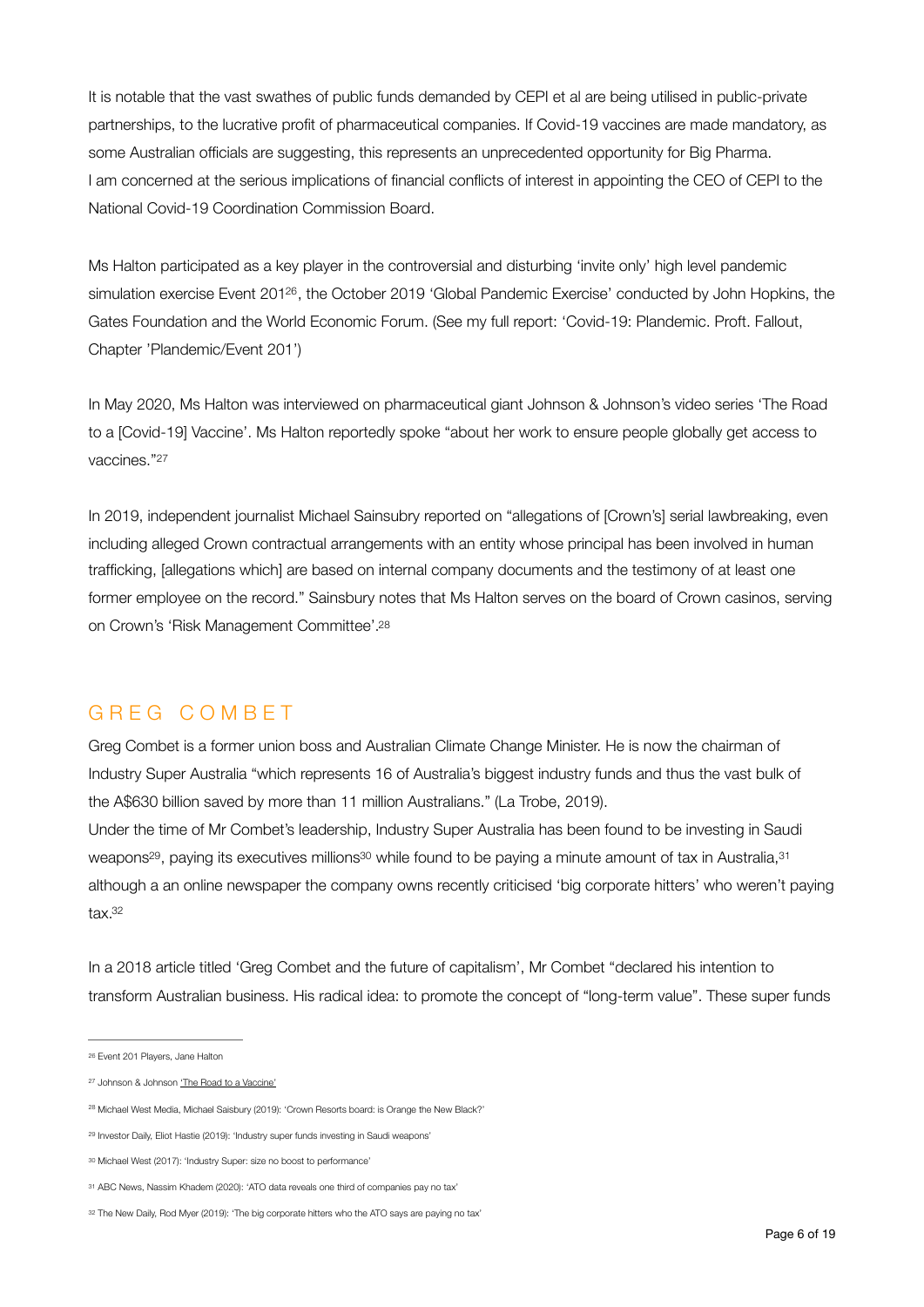would use their massive clout as investors to transform corporate culture… He wants business to focus on long-term sustainability... pushing companies to focus on environmental, social and governance performance." The article links to the United Nations Principles of Responsible Investment initiative, which extort its 7,000 signatories to engage in ethical investing [.33](#page-6-0)

<span id="page-6-5"></span>An example of 'ethical investing': In 2017, the World Bank launched 'Pandemic Bonds', which coincidentally specified only influenza and coronavirus as 'Covered Perils'. The \$500 million bonds matured in June 2020. The pandemic bonds were "aimed at providing financial support to the Pandemic Emergency Financing Facility (PEF), a facility created by the World Bank to channel surge funding to developing countries facing the risk of a pandemic. This marks the first time that World Bank bonds are being used to finance efforts against infectious diseases, and the first time that pandemic risk in low-income countries is being transferred to the financial markets.["34](#page-6-1)

<span id="page-6-6"></span>However, in the COVID-19 outbreak of 2020, the pandemic bonds were declared 'useless' as COVID-19 outbreak caused them to nearly half in value.

"When the bonds were first created, investors – mainly pension funds and specialists in "catastrophe insurance" – immediately rushed in to buy these financial instruments… "investors have been the only winners… [they were a] "gamble with taxpayers' money" at "terrible odds".

<span id="page-6-8"></span><span id="page-6-7"></span>Industry Super Holdings owns the online newspaper The New Daily. The newspaper has recently been publishing COVID-19 related articles such as 'Superannuation should avoid the worst of the crisis'<sup>[35](#page-6-2)</sup> and 'Don't panic, now could be the time to make some money in superannuation'.[36](#page-6-3)

<span id="page-6-9"></span>In May 2019, the AFR reported on the 'complex web' of industry super funds, including Industry Super Holdings, in their article 'Got an industry super fund? You've benefited from a Cayman trust'[.37](#page-6-4) "Industry super funds are involved in a complex web of interrelated companies. IFM Investors is a wholly owned subsidiary of IFM Holdings, which is itself a wholly owned subsidiary of Industry Super Holdings. And Industry Super Holdings is wholly owned by 29 Australian not-for-profit super funds.

Earlier this year IFM Investors purchased a stake in DCT Gdansk, the largest container port in Poland. Documents published online by the European Competition Commission show the acquisition was made by Global InfraCo, a wholly owned subsidiary of Cayman-based Conyers Trust Company in its capacity as trustee of IFM's global infrastructure fund. Global InfraCo is incorporated in Luxembourg.

And in 2014, IFM took a stake in Vienna International Airport. The purchase occurred through Airports Group Europe, which is a subsidiary of Global InfraCo.

Conyers Trust is part of the Codan Trust Group, established by the international law firm Conyers Dill & Pearman, which undertake a broad range of professional trustee services in places like the Cayman Islands and Bermuda."

<span id="page-6-0"></span><sup>&</sup>lt;sup>33</sup> La Trobe University, Danny Davis (2019): '[Greg Combet and the future of capitalism'](https://www.latrobe.edu.au/news/articles/2018/opinion/greg-combet-and-the-future-of-capitalism)

<span id="page-6-1"></span>World Bank, Press Release (2017): ['World Bank Launches First-Ever Pandemic Bonds to Support \\$500 million Pandemic Emergency Funding Facility'](https://www.worldbank.org/en/news/press-release/2017/06/28/world-bank-launches-first-ever-pandemic-bonds-to-support-500-million-pandemic-emergency-financing-facility) [34](#page-6-6)

<span id="page-6-2"></span>[<sup>35</sup>](#page-6-7) The New Daily, Rod Myer (2020): ['Superannuation should avoid the worst of the crisis'](https://thenewdaily.com.au/finance/superannuation/2020/02/12/superannuation-coronavirus/)

<span id="page-6-3"></span>[<sup>36</sup>](#page-6-8) The New Daily, Rod Myer (2020): '[Don't panic, now could be the time to make some money in your superannuation'](https://thenewdaily.com.au/finance/superannuation/2020/03/04/dont-panic-in-superannuation/)

<span id="page-6-4"></span>[<sup>37</sup>](#page-6-9) AFR, Joanna Mather & John Kehoe (2019): ['Got an industry super fund? You've benefited form a Cayman trust'](https://www.afr.com/policy/tax-and-super/got-an-industry-super-fund-you-ve-benefited-from-a-cayman-trust-20190508-p51l8j)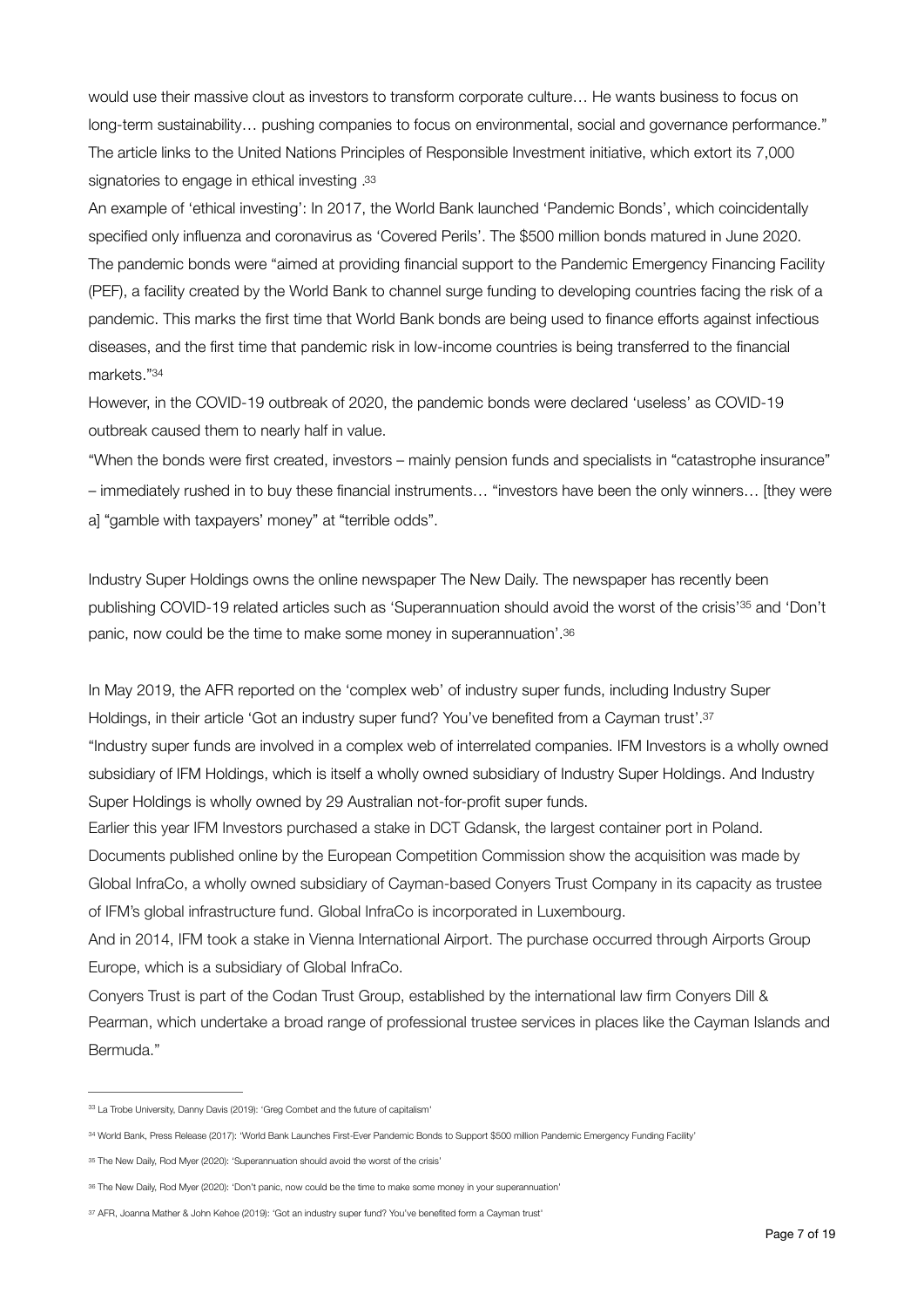<span id="page-7-6"></span><span id="page-7-5"></span>In April 2020, Prime Minister Scott Morrison called for not-for-profit superannuation funds to use Australians' retirement savings bail out companies affected by Covid-19[.](#page-7-0)<sup>[38](#page-7-0)</sup> Mr Morrison specifically suggested Virgin Airlines, a company which *does not pay tax in Australia*.<sup>[39](#page-7-1)</sup> In the last four years, Virgin Australia recorded \$17.9 billion in income, and paid \$0 in tax.

Mr Morrison said, "The industry super funds in this country have got \$3 trillion worth of assets – here we've got a company that needs capital [referring to Virgin Australia]… Its own workers have been paying in to industry funds and there are funds out there in these super funds that could be investing in a number of companies." "I'd like to see the industry and broader superannuation fund playing a more active role in dealing with the economic issues that we're dealing with at the moment. I mean the government, the taxpayer is not the only economic actor in this event." (Although the taxpayer/economic actor Mr Morrison is referring to is now also apparently expected to also bail out flailing companies with their superannuation retirement savings. I find this an appalling suggestion.)

The Sydney Morning Herald reported that Tim Lyons, the trustee for the \$44 billion hospitality super fund Hostplus, "said the government should not be encouraging the sector to invest in "junk bonds". SMH noted that Virgin Australia's credit rating was recently downgraded further into 'junk territory'.

Mr Lyons said, "The idea of using workers' savings to underwrite subprime debt for an airline that is on its knees would probably be in breach of the Superannuation Industry Act… It is deeply irresponsible and pretty nuts, to be honest."

### PAUL LITTLE

Paul Little is a Melbourne billionaire who is reportedly "ramping-up his switch from investing in property to early stage start-ups after identifying a gap in the market because most of the money is pouring into later stage venture capital…. The experience offshore has proven some amazing companies evolve out of this seed and start-up area ...["40](#page-7-2)

<span id="page-7-7"></span>Mr Little recently built and is the owner of a corporate jet base, Melbourne Jet Base, a \$100 million facility that opened up 18 months ago. Mr Little reported COVID-19 had affected business: "It might have reduced our traffic by 20 or 30 per cent"… Traffic has not yet recovered as a result of the virus that was playing out the same way the world over, Mr Little said.["41](#page-7-3)

<span id="page-7-9"></span><span id="page-7-8"></span>The Australian government recently announced that airlines would be getting a \$715 million bailout 'to save them from coronavirus collapse'[.](#page-7-4)<sup>[42](#page-7-4)</sup> It is not specified if Melbourne Jet Base is included in this bailout package.

Mr Little is also the Chairman of the Australian Grand Prix Corporation, which was cancelled by the Victorian State government last-minute due to COVID-19 fears.

<span id="page-7-0"></span><sup>&</sup>lt;sup>38</sup> The Sydney Morning Herald, Grieve, Duke & Hatch (April 2020): ['Pretty nuts': Super funds criticise PM's call to invest in Virgin'](https://www.smh.com.au/politics/federal/super-funds-question-pm-s-call-to-invest-in-virgin-20200417-p54koq.html)

<span id="page-7-1"></span><sup>39</sup> Michael West Media, Michael West (2019): ['When it comes to tax, it's Virgin by name and Virgin by nature'](https://www.michaelwest.com.au/when-it-comes-to-tax-its-virgin-by-name-and-virgin-by-nature/)

<span id="page-7-2"></span>[<sup>40</sup>](#page-7-7) Australian Financial Review, Patrick Durkin (2019): ['Why Paul Little is switching from property to angel investing'](https://www.afr.com/technology/why-paul-little-is-switching-from-property-to-angel-investing-20191004-p52xsa)

<span id="page-7-3"></span>[<sup>41</sup>](#page-7-8) Australian Financial Review, Michael Bleby (2020): ['Coronavirus is parking private jets'](https://www.commercialrealestate.com.au/news/coronavirus-is-parking-private-jets-2-936799/)

<span id="page-7-4"></span>[<sup>42</sup>](#page-7-9) The Daily Mail, Karen Ruiz (2020): ['Airlines to receive a \\$715million bailout to save them from coronavirus collapse - as Australia's carriers tell travellers it's still safe to fly'](https://www.dailymail.co.uk/news/article-8123159/Airlines-715million-bail-save-coronavirus-collapse.html)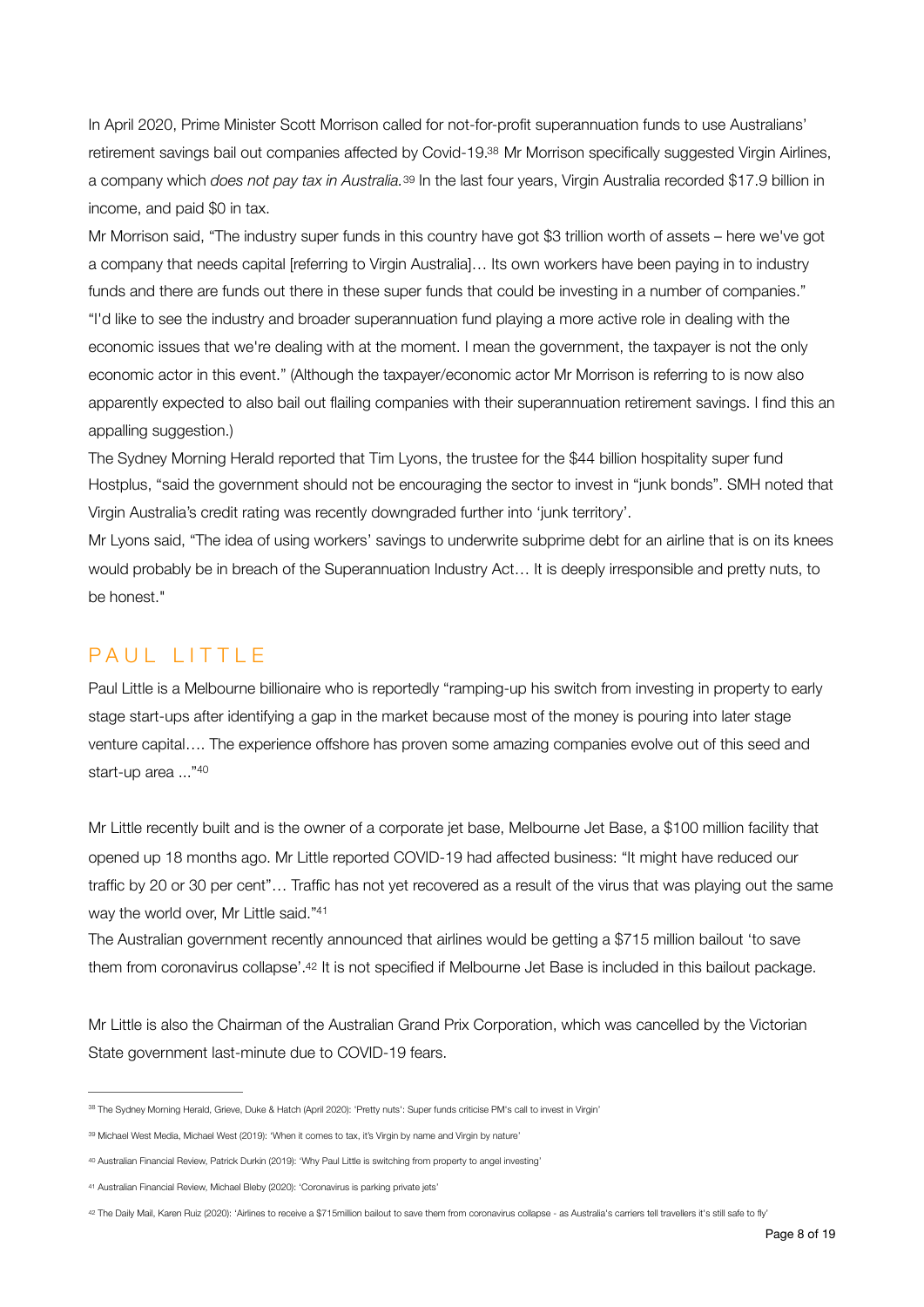Grand Prix CEO Andrew Westacott "was asked if the Victorian taxpayer would have to foot the bill for the race…. He acknowledged the cancellation would have "a lot of consequences" some of which were financial." "Ticket refunds will be covered by the Australian Grand Prix Corporation, however Sports Minister Martin Pakula said there would be negotiations with the global sports body Formula One Group about whether the fee was due under the contract."

<span id="page-8-4"></span>Westcott: "We will work those through with commercial rights holders in the days and weeks following this announcement," he said. "We will be making sure appropriate contractual measures are looked after." Australian Grand Prix Corporation chief executive Andrew Westacott said on Friday that the cancellation would result in a "different cost" for the state government compared to the typical \$60 million outlay.["43](#page-8-0)

# CATHERINE TANNA

<span id="page-8-6"></span><span id="page-8-5"></span>Catherine Tanna is a director of the Business Council of Australia and the Managing Director of EnergyAustralia[.](#page-8-1)<sup>[44](#page-8-1)</sup> Ms Tanna is also a member of the Reserve Bank Board, which decides Australia's monetary policy. She serves as Chair of the Reserve Bank Board Renumeration Committee[.45](#page-8-2)

In Parliament in February 2020, a few weeks prior to Ms Tanna's appointment as Executive Board Member of the NCCC, Senator Rex Patrick stated on the record that Ms Tanna was an 'international corporate tax dodger'. SMH reported, "Senator Patrick has now demanded she resign from the role [on the Reserve Bank Board], saying there was "a deeply shameful side to Ms Tanna's career, something quite at odds with her standing as a business leader" due to the amount of tax EnergyAustralia paid… EnergyAustralia is wholly foreign-owned as a subsidiary of Hong Kong's China Light and Power…["46](#page-8-3)

<span id="page-8-7"></span>"Senator Patrick also called for Ms Tanna's resignation from the RBA board, saying one of the board's responsibilities is to advance the economic prosperity and welfare of people in Australia."It is impossible to reconcile Ms Tanna's position as a well-paid facilitator of extraordinary tax minimisation with her responsibilities with the Reserve Bank," Senator Patrick said."

# THE DOHERTY INSTITUTE

#### MODELLERS & POLICY ADVISORS

<span id="page-8-1"></span>[44](#page-8-5) Energy Australia: ['Meet Our Leaders'](https://www.energyaustralia.com.au/about-us/careers/meet-our-people/meet-our-leaders)

<span id="page-8-0"></span><sup>43</sup> The Age, Tom Cowie (2020): '[Taxpayers could still be on the hook for secret grand prix fee despite cancellation'](https://www.theage.com.au/national/victoria/taxpayers-could-still-be-on-the-hook-for-secret-grand-prix-fee-despite-cancellation-20200314-p54a25.html)

<span id="page-8-2"></span>[<sup>45</sup>](#page-8-6) Reserve Bank of Australia, [RBA Board](https://www.rba.gov.au/about-rba/boards/rba-board.html)

<span id="page-8-3"></span>[<sup>46</sup>](#page-8-7) The Sydney Morning Herald, Jennifer Duke (February 2020): ''[Resign from RBA board': Senator calls for EnergyAustralia boss to go'](https://www.smh.com.au/politics/federal/resign-from-rba-board-senator-calls-for-energyaustralia-boss-to-go-20200226-p544k9.html)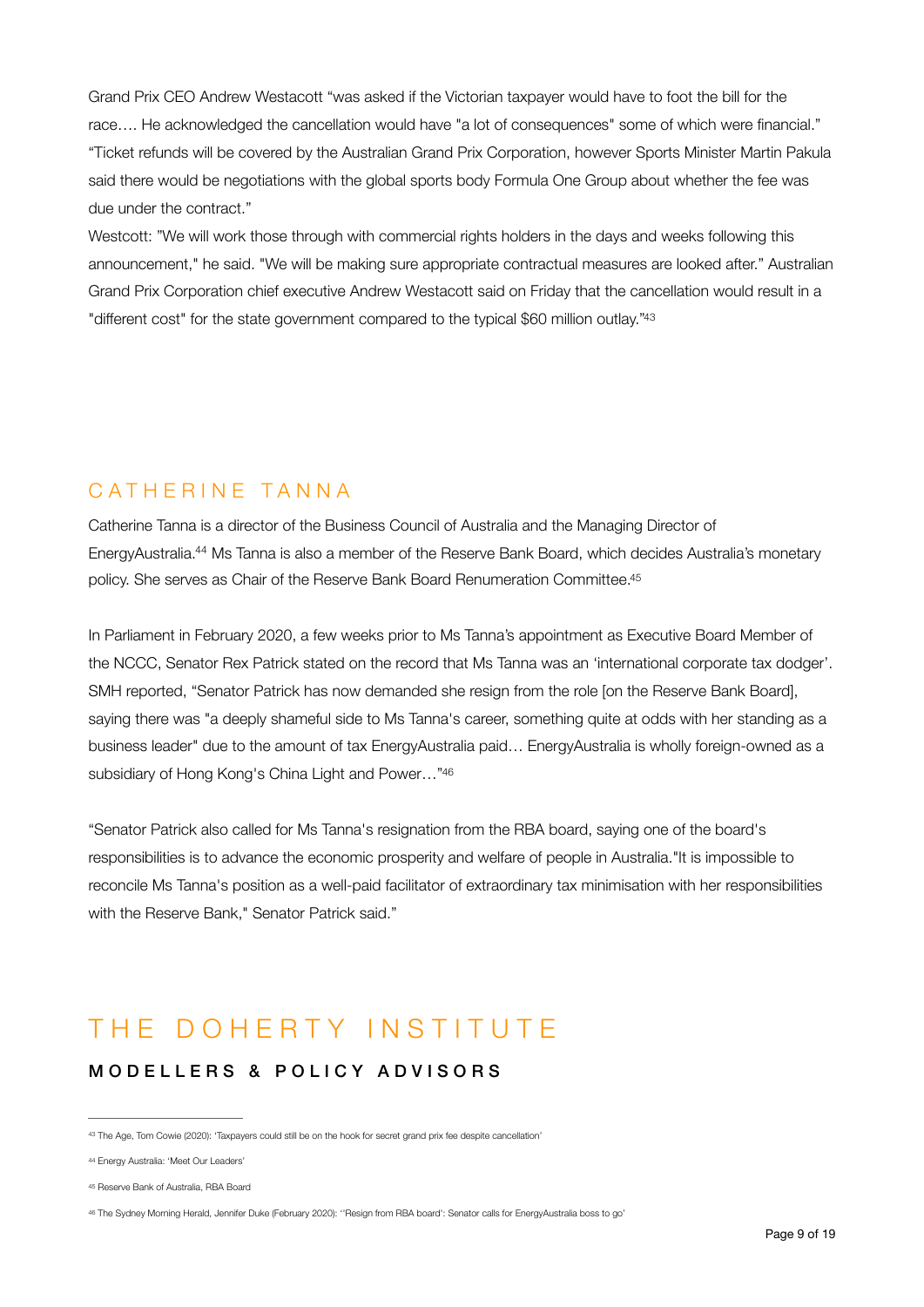<span id="page-9-6"></span>The Doherty Institute is a joint venture between the University of Melbourne and the Royal Melbourne Hospital. The Doherty Institute has been an instrumental influence in developing the Australian government's policy response to the novel coronavirus outbreak, Covid-19[.](#page-9-0)[47](#page-9-0)

# INFLUENTIAL ADVISORS

<span id="page-9-8"></span><span id="page-9-7"></span>Researchers from the Doherty Institute and APPRISE, Professor Jodie McVernon and Professor James McCaw, have designed the Covid-19 modelling which is used by the Australian Government to "inform the public health response to COVID-19"[.](#page-9-1)[48](#page-9-1) 49 (Although I note not all of the taxpayer-funded modelling data has been released to the public.)

McVernon and McCaw wrote, "Based on our advice since early February 2020, the Commonwealth has worked with jurisdictions to prepare for a scenario worse than those previously envisaged, in an accelerated timeframe… Australia is contributing to global efforts to identify effective antiviral drugs that will reduce COVID-19's impact and to development of vaccines that may be able to definitively stop the outbreak.["50](#page-9-3)

<span id="page-9-10"></span><span id="page-9-9"></span>The Doherty Institute's Australian Covid-19 modelling draft paper references reliance on the Imperial College/ Professor Neil Ferguson's Covid-19 modelling paper: 'Impact of non-pharmaceutical interventions (NPIs) to reduce COVID-19 mortality and healthcare demand' as a source for their Covid-19 modelling[.](#page-9-4) [51](#page-9-4)

It is irrefutable that the Imperial College/Ferguson model was widely inaccurate. Professor Ferguson has incorrectly modelled a number of predictions for the UK government, including for foot and mouth disease, bird flu and swine flu, that were incorrect by many orders of magnitude and cost the UK government billions of dollars. (For more information, see my full report: 'Covid-19: Plandemic. Profit. Fallout.')

# FUNDING

Health Minister Greg Hunt has announced a \$2.6 million investment from the government's Medical Research Future Fund into "cutting-edge diagnostics research at the Peter Doherty Institute for Infection and Immunity, to tackle the evolving novel coronavirus health emergency.["52](#page-9-5)

<span id="page-9-11"></span>Minister Hunt also met with the Doherty Institute's Professor Katherine Kedzierska, saying Professor Kedzierska "has led the mapping of the immune response, probably the world's most advanced mapping of the immune response to coronavirus in mild to moderate patients."

"Further than that, we have also seen some very important developments with regards to vaccines and treatments with regards to the COVID-19 particular strain of coronavirus.

<span id="page-9-0"></span>Doherty Institute, Jodie McVernon and James McCaw (1st April 2020): ['Models have supported Australia's response to COVID-19'](https://www.doherty.edu.au/news-events/news/models-have-supported-australias-response-to-covid-19) [47](#page-9-6)

<span id="page-9-1"></span><sup>48</sup> APPRISE (8th April 2020): ['COVID-19 modelling papers and press conference'](https://www.apprise.org.au/covid-19-modelling-papers-and-press-conference/)

<span id="page-9-2"></span><sup>49</sup> Doherty Institute (7th April 2020): ['COVID-19 modelling papers and press conference'](https://www.doherty.edu.au/news-events/news/covid-19-modelling-papers)

<span id="page-9-3"></span>[<sup>50</sup>](#page-9-9) COSMOS, Jodie McVernon & James McCaw (1st April 2020): ['Models have supported Australia's response to COVID-19'](https://cosmosmagazine.com/biology/models-have-supported-australia-s-response-to-covid-19)

<span id="page-9-4"></span><sup>&</sup>lt;sup>[51](#page-9-10)</sup> Doherty Institute, Moss, McVernon et al: '<u>Modelling the impact of COVID-19 in Australia to inform transmission reducing measures and health system preparedness'</u>

<span id="page-9-5"></span>[<sup>52</sup>](#page-9-11) Australian Government Department of Health, Minister Greg Hunt (21st March 2020): ['\\$2.6 million for coronavirus research, including a new simpler Australian pathology test'](https://www.health.gov.au/ministers/the-hon-greg-hunt-mp/media/26-million-for-coronavirus-research-including-a-new-simpler-australian-pathology-test)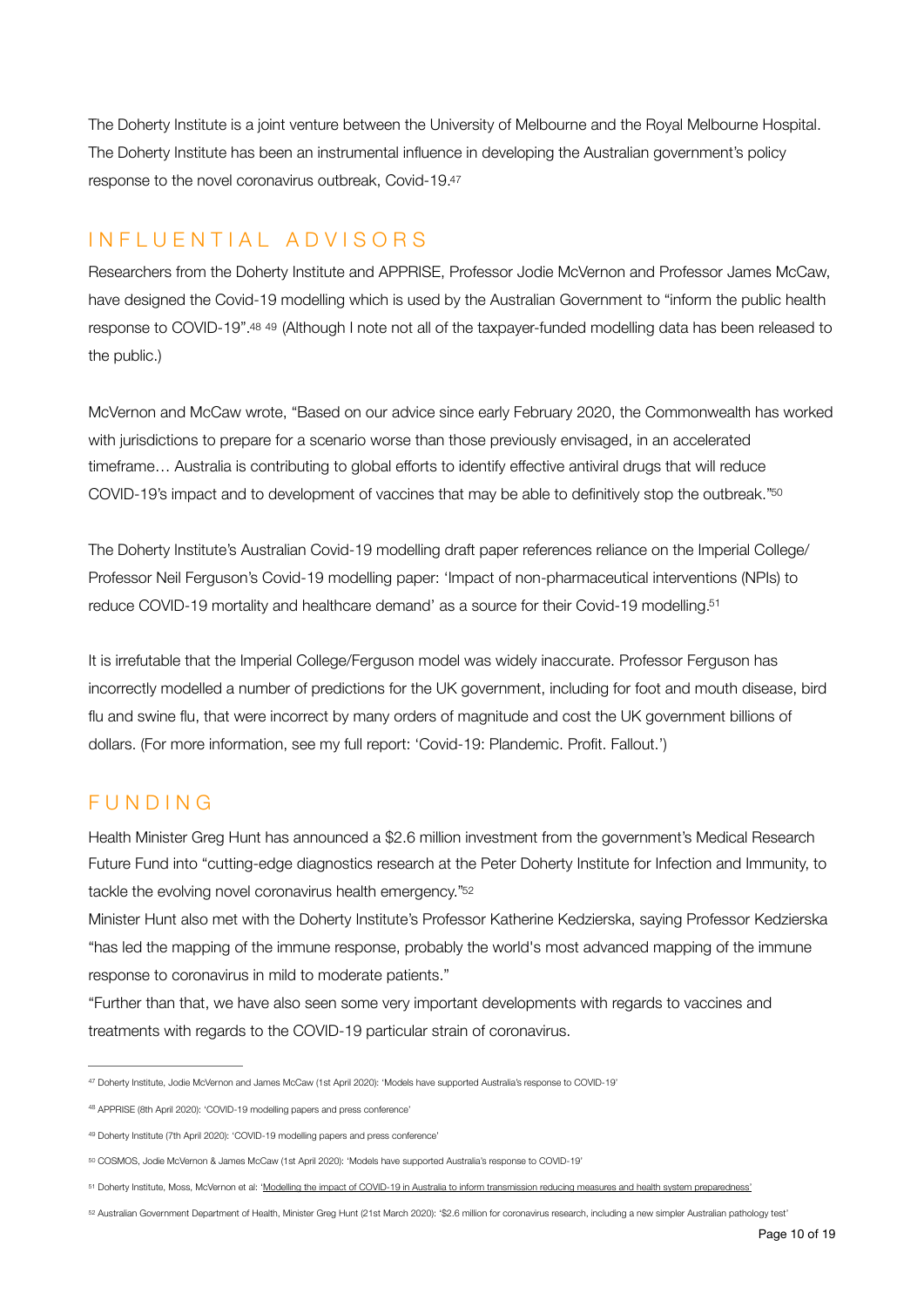<span id="page-10-6"></span>Why is this important? It's important for two reasons. It's about fast-tracking a vaccine by identifying which candidates are most likely to be successful.["53](#page-10-0)

<span id="page-10-7"></span>On the 18th February 2020, Prime Minister Scott Morrison and Minister Hunt made a public visit to the Doherty Institute, speaking with Professor Sharon Lewin, Institute Director[.54](#page-10-1)

The Prime Minister praised the Institute for its "overnight success": "The world got to know a lot about the Doherty Institute on about Australia Day when they were the first to grow and share the coronavirus…"

Mr Hunt referred to the Commonwealth's ongoing financial contributions of \$25 million to the Victorian Infectious Diseases References Laboratory (which is partnered with the Doherty Institute), and "an additional \$50 million through the National Health and Medical Research Council [the government's medical research funding organisation] for the Doherty Institute."

<span id="page-10-8"></span>The Doherty Institute's March 2020 paper, 'Breadth of concomitant immune responses prior to patient recovery: a case report of non-severe COVID-10', examined infectious and symptom progression in an Australian patient diagnosed with Covid-19.<sup>[55](#page-10-2)</sup> Co-authors of this paper from the Doherty Institute include Director Sharon Lewin. Competing interests of Professor Lewin's Institution included, "received funding for investigator-initiated grants from Gilead Sciences, Merck, Viiv Healthcare and Leidos; and honoraria for advisory boards and educational activities (Gilead Sciences, Merck, Viiv Healthcare and Abbvie)."

Funding was also declared from the Australian Partnership for Preparedness Research for Infectious Disease Emergencies (APPRISE; Professor Lewin co-leads the organisation's laboratory research) and a government NHMRC grant.

<span id="page-10-9"></span>The Doherty Institute has been granted \$3.2 million by the Jack Ma Foundation to create a Covid-19 vaccine[.56](#page-10-3) The Jack Ma Foundation was founded by Alibaba Group Founder Jack Ma.

The Alibaba Group operates an online drug distribution and sales system which covers the entire industry chain. Alibaba Health Information Technology Limited was formed in 2014, by Alibaba and Yunfeng Capiral Ltd, a private equity firm set up by Alibaba founder Jack Ma.

<span id="page-10-10"></span>Pharmaceutical companies AstraZeneca, SANOFI, Merck and Pfizer, have established strategic partnerships with Alibaba Health.<sup>57</sup>

<span id="page-10-11"></span>In 2019, the Doherty Institute, CSIRO and the University of Queensland were awarded \$4.7 million in funding from Gates Foundation-founded CEPI "for the rapid development of vaccines aimed at halting the spread of pandemics and other infectious diseases."[58](#page-10-5)

<span id="page-10-0"></span>Australian Government Department of Health, Greg Hunt (17th March 2020): ['Doorstop interview about coronavirus \(COVID-19\)'](https://www.health.gov.au/ministers/the-hon-greg-hunt-mp/media/doorstop-interview-about-coronavirus-covid-19-0) [53](#page-10-6)

<span id="page-10-1"></span>The Doherty Institute, News (February 2020): ['Commonwealth announces \\$2m MRFF competitive funding for COVID-19 vaccine'](https://www.doherty.edu.au/news-events/news/commonwealth-announces-2m-mrff-competitive-funding-for-covid-19-vaccine) [54](#page-10-7)

<span id="page-10-2"></span>NatureMedicine, Lewin et al (2020): ['Breadth of concomitant immune responses prior to patient recovery: a case report of non-severe COVID-9'](https://www.nature.com/articles/s41591-020-0819-2) [55](#page-10-8)

<span id="page-10-3"></span>[<sup>56</sup>](#page-10-9) The Doherty Institute (March 2020): ['Doherty Institute awarded Au\\$3.2 million by the Jack Ma Foundation to accelerate a vaccine for Covid-19'](https://www.doherty.edu.au/news-events/news/doherty-institute-awarded-au3.2-million-by-jack-ma-foundation-to-accelerate-a-vaccine-for-covid-19)

<span id="page-10-4"></span>[<sup>57</sup>](#page-10-10) Value Invest Asia, Ruzaini Ahmad (January 2020): ['Can Alibaba Health Information Technology Transform China's Pharmaceutical Industry?'](https://valueinvestasia.com/can-alibaba-health-information-technology-transform-chinas-pharmaceutical-industry/)

<span id="page-10-5"></span>[<sup>58</sup>](#page-10-11) Australian Financial Review, Angus Grigg (2019): ['Gates Foundation backs University of Queensland vaccine bid'](https://www.afr.com/companies/healthcare-and-fitness/gates-foundation-backs-university-of-queensland-vaccine-bid-20190115-h1a31d)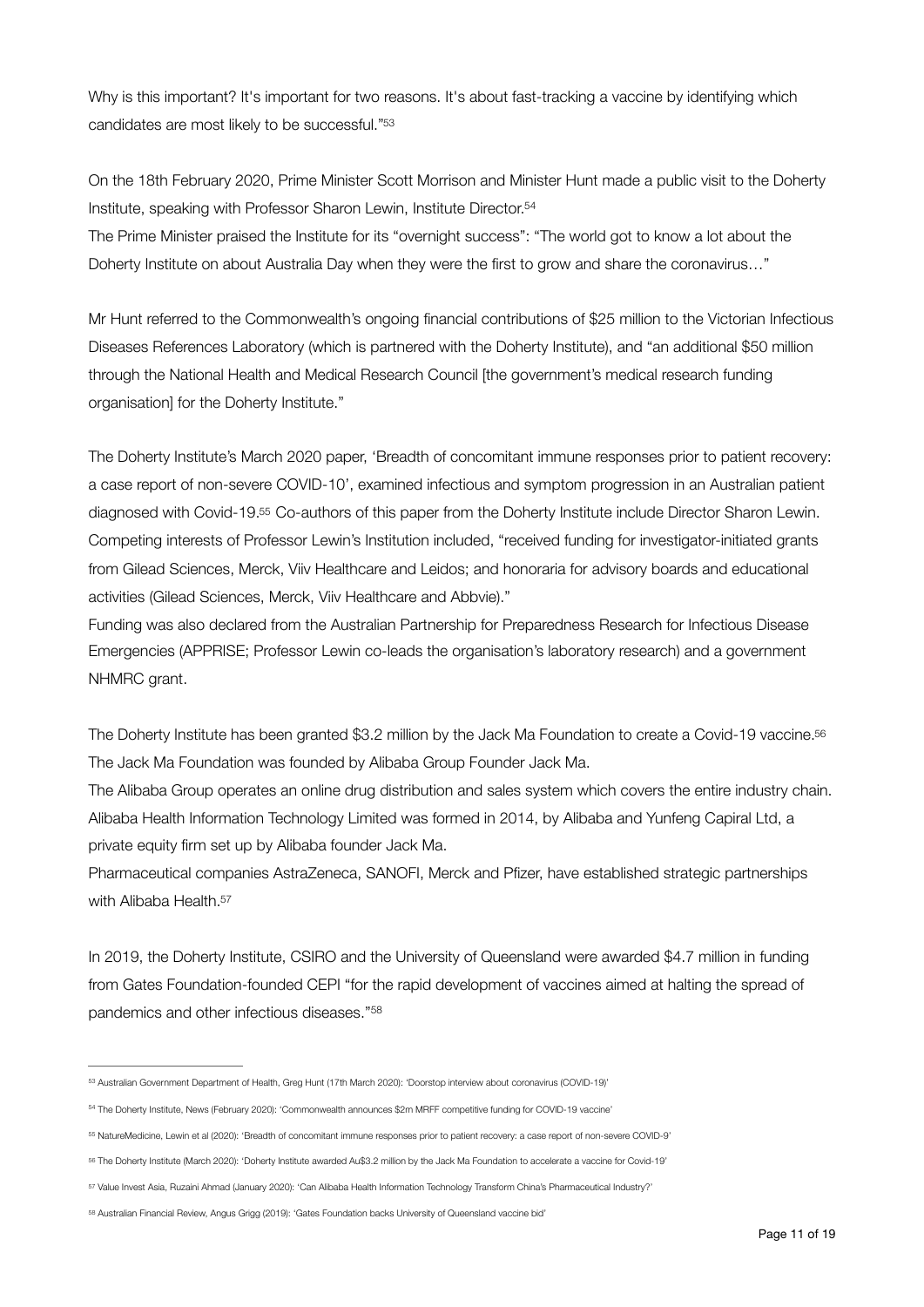In April 2020, the CEO of CSIRO, Dr Larry Marshall, said CSIRO had "joined that group about a year ago *in anticipation of an event like this* [Covid-19] *possibly happening in the future.* It's the same reason we created, if you like, the vaccine pipeline and manufacturing capability… "We're working with CEPI, and CEPI have given us a contract for some \$4.7 million between the University of Queensland, Doherty and us.["](#page-11-0)<sup>[59](#page-11-0)</sup> (Emphasis added)

<span id="page-11-7"></span><span id="page-11-6"></span>CEPI recently announced a collaboration with pharmaceutical company GSK (Glaxosmithkline) to "coordinate engagements between GSK and entities funded by CEPI who are interested in testing their vaccine platform with GSK's adjuvant technology to develop effective vaccines against 2019-nCoV. The first agreement to formalize this arrangement has been signed between GSK and the University of Queensland, Australia..."<sup>60</sup> CEPI has said it will require billions of dollars to develop Covid-19 vaccines, requiring funding commitments from governments.

<span id="page-11-8"></span>In March 2020, the World Economic Forum announced that in a "high-level COVID Action Platform Virtual Meeting hosted by the World Economic Forum, CEPI CEO Richard Hatchett said for businesses the shift in funding [to vaccine projects] would be "the best investment your companies will ever make."[61](#page-11-2)

### GLOBAL COLLABORATIONS

<span id="page-11-9"></span>A significant number of the Doherty Institute's Global Projects and researchers collaborate with and receive funding from the Bill and Melinda Gates Foundation and its close partner, the Wellcome Trust.<sup>[62](#page-11-3)</sup> The Gates Foundation relationship is important, as this 'non-profit' organisation actually acts as a funnel to move public money to private coffers. The Gates Foundation is one of the largest biotech and pharmaceutical investors in the world[.63](#page-11-4)

<span id="page-11-11"></span><span id="page-11-10"></span>Quijano (2019) explains the purportedly "development financing" of the philanthropy of Gates et al, which is in fact a grotesque "neoliberal financing scheme" using vaccines as the medium.<sup>64</sup>

*"The Vaccination Trojan Horse of Imperialism in recent years has become much bigger with the growing power of Bill and Melinda Gates Foundation which is the main driver of global health policy…. With his unprecedented power, Bill Gates was able to initiate an elaborate neoliberal financing scheme for vaccines that inevitably transfers public funds to private coffers.* 

*Ostensibly, the scheme is designed to help developing countries to fund their vaccination programs but in reality, these countries are caught in a debt-trap.* 

*This so-called "innovative development financing" is a debt-based mechanism that taps capital markets to subsidize vaccine buyers and manufacturers through an intermediary, the International Finance Facility for Immunization (IFFIm).* 

*Gavi floats bonds which are secured by the promise of government donors to buy millions of doses of vaccines at a set price over periods as long as 20 years. Capitalists take a cut at every stage of the value chain while poor* 

<span id="page-11-0"></span><sup>50</sup> Parliament of Australia, Senate Economics Legislation Committee (April 2020): ['Commonwealth Scientific and Industrial Research Organisation \(CSIRO\), CEO Dr Larry Marshall'](https://parlinfo.aph.gov.au/parlInfo/search/display/display.w3p%3Bquery=Id:%2522committees/estimate/93344a90-e14d-4d1a-8d9c-11d80857bebf/0003%2522%3Bsrc1=sm1)

<span id="page-11-1"></span><sup>&</sup>lt;sup>60</sup> CEPI: ['CEPI and GSK announce collaboration to strengthen the global effort to develop a vaccine for the 2019-nCov virus'](https://cepi.net/news_cepi/cepi-and-gsk-announce-collaboration-to-strengthen-the-global-effort-to-develop-a-vaccine-for-the-2019-ncov-virus/)

<span id="page-11-2"></span><sup>&</sup>lt;sup>61</sup> World Economic Forum (March 2020): ['How are companies responding to the coronavirus crisis?'](https://www.weforum.org/agenda/2020/03/how-are-companies-responding-to-the-coronavirus-crisis-d15bed6137/)

<span id="page-11-3"></span>[<sup>62</sup>](#page-11-9) Doherty Institute: ['Where we work'](https://www.doherty.edu.au/our-work/where-we-work)

<span id="page-11-4"></span>[<sup>63</sup>](#page-11-10) Global Policy, Jens Martens and Karolin Seitz (2015): '[Philanthropic Power and Development: Who shapes the agenda?'](https://www.globalpolicy.org/images/pdfs/GPFEurope/Philanthropic_Power_online.pdf)

<span id="page-11-5"></span>[<sup>64</sup>](#page-11-11) Bulatlat, Romeo F Quijano (2019): ['Vaccination: most deceptive tool of imperialism'](https://www.bulatlat.com/2019/10/12/vaccination-most-deceptive-tool-of-imperialism/)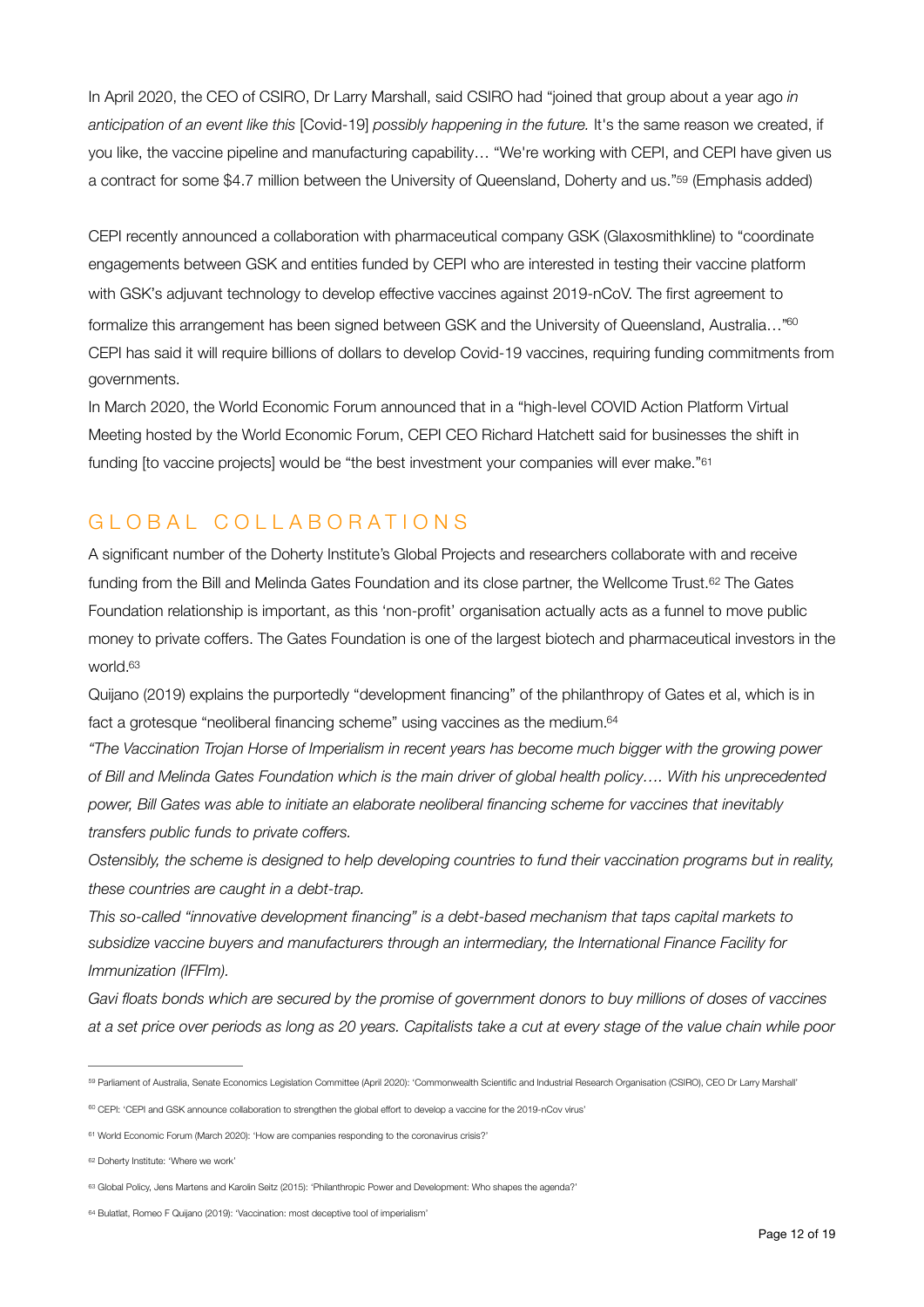*countries are supposed to benefit from access to vaccines that might not otherwise be affordable. Bondholders*  receive a tax-free guaranteed return on investment, suited to an era of ultra-low interest rates. Pharmaceutical *firms, meanwhile, are able to peddle expensive vaccines at subsidized prices in a cash-poor but vast and riskfree market. By creating a predictable demand pull, IFFIm addresses a major constraint to immunization scaleup: the scarcity of stable, predictable, and coordinated cash flows for an extended period."* 

The Doherty Institute's 'Vaccines Innovations Prioritisation Working Group' is led by Dr Christopher Morgan. The Group collaborates with the World Health Organisation, [Gavi](https://www.gavi.org/) [the Vaccine Alliance, founded by the Bill & Melinda Gates Foundation], [PATH](https://www.path.org/), The [Bill and Melinda Gates Foundation,](https://www.gatesfoundation.org/) as part of a multi-partner program "to identify which new techniques to administer, store or track vaccines represents the best investment opportunity for global immunization partners."

<span id="page-12-7"></span>Dr Morgan chairs the WHO Immunization Practices Advisory Committee and is a principal for Immunization, Vaccines and Immunity at the Burnet Institute[.65](#page-12-0)

IN 2019, University of Melbourne and Doherty Institute research groups benefited when a new laboratory was opened up to fight against dengue, as part of a "collaborative NHMRC grant" which included Monash university groups, interfacing with the Bill and Melinda Gates Foundation, the National Institutes of Health and the Wellcome Trust.<sup>66</sup>

<span id="page-12-11"></span><span id="page-12-10"></span><span id="page-12-9"></span><span id="page-12-8"></span>Anumber of the Doherty Institute's studies are affiliated with Glaxosmithkline. $67, 68, 69$  $67, 68, 69$  $67, 68, 69$ 

### DIRECTOR SHARON LEWIN

<span id="page-12-12"></span>In 2019, Professor Sharon Lewin was awarded the Order of Australia for "distinguished service to medical research, and to education and clinical care, in the field of infectious diseases…["70](#page-12-5)

<span id="page-12-13"></span>Professor Lewin Chairs the NHMRC's 'Health Translation Advisory Committee', which "[advises] the CEO and Council of NHMRC on opportunities to improve health outcomes in areas including clinical care, public, population and environmental health, communicable diseases and prevention of illness…["71](#page-12-6) In addition to her leadership roles at the NHMRC, Professor Lewin has also received multiple grants from the NHMRC and declares "Current, past and likely future application to NHMRC for research and people support."

<span id="page-12-0"></span>[<sup>65</sup>](#page-12-7) Doherty Institute, [Dr Christopher Morgan](https://www.doherty.edu.au/people/dr-christopher-morgan)

<span id="page-12-1"></span><sup>&</sup>lt;sup>66</sup> Doherty Institute (June 2019): ['New laboratory opened to step up fight against dengue'](https://www.doherty.edu.au/news-events/news/new-laboratory-opened-to-step-up-fight-against-dengue)

<span id="page-12-2"></span><sup>&</sup>lt;sup>[67](#page-12-9)</sup> Doherty Institute: 'Evaluation of 4-amino 2-anilinoquinazolines against Plasmodium and other apicomplexan parasites in vitro and in a P. Falciparum Humanized NOD-scid IL2Rnull [Mouse Model of Malaria'](https://www.doherty.edu.au/news-events/publications/publication?id=85062300064&content-type=abstract)

<span id="page-12-3"></span>Doherty Institute: ['The presence of HLA-E-Restricted, CMV-Specific CD8+ T Cells in the blood of lung transplant recipients correlates with chronic allograft rejection'](https://www.doherty.edu.au/news-events/publications/publication?id=84943158720&content-type=abstract) [68](#page-12-10)

<span id="page-12-4"></span>[<sup>69</sup>](#page-12-11) Doherty Institute: ['Circulation and characterization of seasonal influenza viruses in Cambodia, 2012-2015'](https://www.doherty.edu.au/news-events/publications/publication?id=85068224342&content-type=abstract)

<span id="page-12-5"></span>[<sup>70</sup>](#page-12-12) APPRISE (January 2019): ['APPRISE investigator, Professor Sharon Lewin, appointed an Officer of the Order of Australia'](https://www.apprise.org.au/apprise-investigator-professor-sharon-lewin-appointed-an-officer-ao-of-the-order-of-australia/)

<span id="page-12-6"></span>[<sup>71</sup>](#page-12-13) NHMRC: ['Health Translation Advisory Committee'](https://www.nhmrc.gov.au/about-us/leadership-and-governance/committees/health-translation-advisory-committee-htac)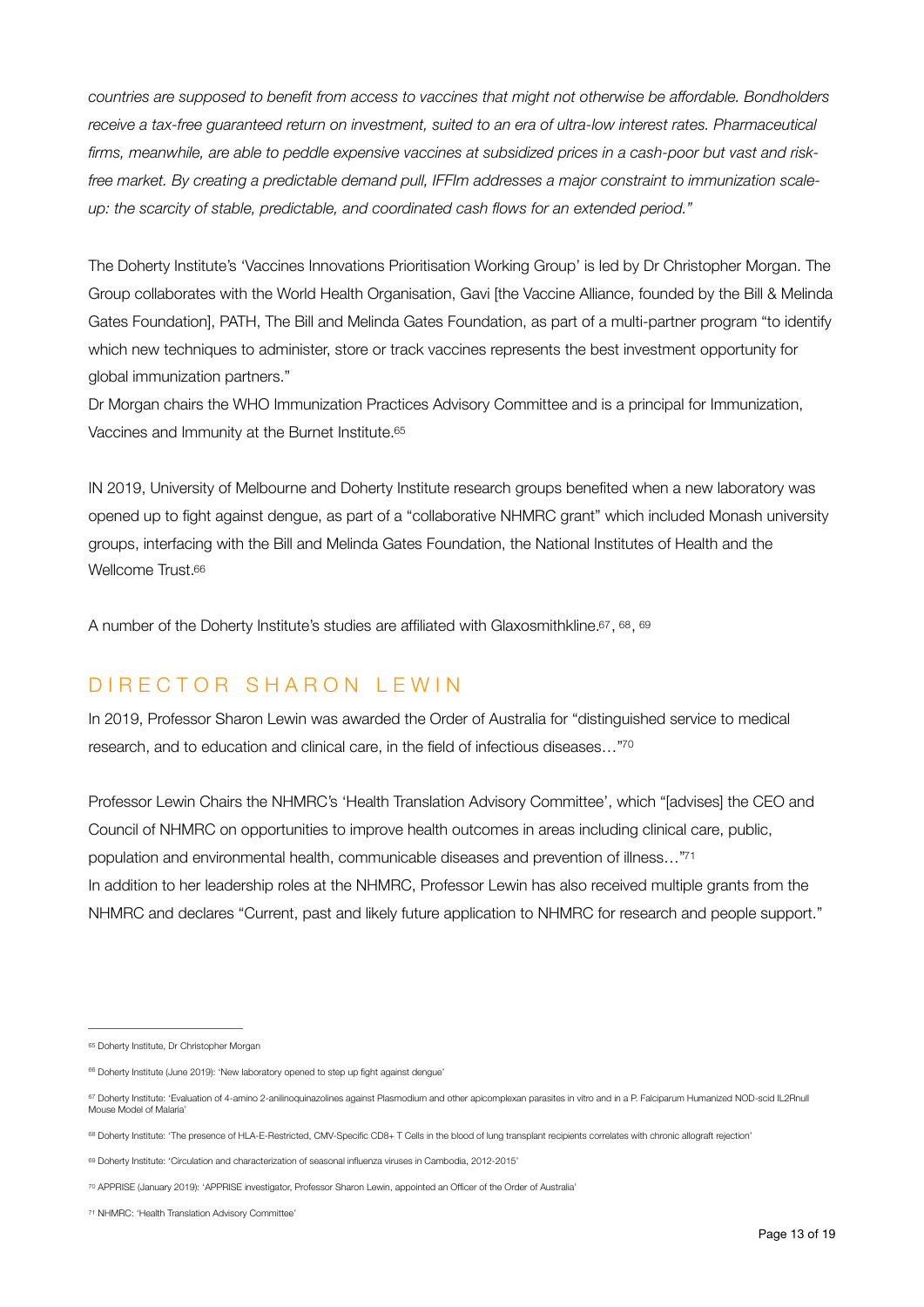<span id="page-13-4"></span>Professor Lewin is a Chief Investigator at APPRISE, the Australian Partnership for Preparedness Research on Infectious Disease Emergencies. APPRISE is reportedly involved in supporting the government's Covid-19 national incident room and has begun working with international collaborators to begin a preclinical vaccine[.72](#page-13-0)

<span id="page-13-5"></span>The NHMRC's website lists a number of Professor Lewin's discloses[.73](#page-13-1)

Professor Lewin has a substantial representation on various governmental advisory panels, including the Ministerial Advisory Committee on Blood Borne Viruses and Sexually Transmitted Infection, Ministerial Advisory Committee on Health and Medical Research (Victoria), the Scientific Advisory Board at the National Institute for Health's Vaccine Research Centre.

Professor Lewin is also a Member of the Strategic and Technical Advisory Committee on HIV at the World Health Organisation.

In addition, Professor Lewin has participated in advisory boards to a number of pharmaceutical companies including Merck, Gilead, ViiV, Bionore, Abivax, Calimmune and InniVirVax, which produce vaccination products. Professor Lewin is also a consultant to Tetralogic, Calimmune, Geovax and Abivax, companies which produce vaccination products.

Professor Lewin has also received funds from National Institutes for Health and the Wellcome for research projects. She has declared funding to support investigator initiated projects from ViiV Healthcare, Merck, Gilead Sciences and Tetralogic.

It is deeply concerning that the Institute responsible for modelling which is informing the Australian Government's Covid-19 policy, appears to have a potential financial conflict of interest in ensuring that the 'solution' for ending lockdown policy is a vaccine, to the possible financial gain of their numerous benefactors.

# COVID-19 MODELLER

#### PROFESSOR JODIE MCVERNON

<span id="page-13-7"></span><span id="page-13-6"></span>Doherty Institute's Professor Jodie McVernon is co-leading the modelling for COVID-19, which is highly influential to "inform the public health response to COVID-19".<sup>74</sup> <sup>[75](#page-13-3)</sup>

So far, the Australian government response to Doherty's Covid-19 modelling has included mandating extreme "social distancing" and lockdown measures, which have decimated small business, led to mass unemployment and devastation to Australia's economy. Here I explore my concerns that Professor McVernon's possible conflicts of interest may influence the advice the Doherty Institute gives to the Australian government.

# VACCINE AS THE ONLY SOLUTION

<span id="page-13-0"></span><sup>72</sup> Australian Government Parliament, COVID-19, [Dr Katrina Allen MP, 2nd March 2020](https://parlinfo.aph.gov.au/parlInfo/search/display/display.w3p%3Badv=yes%3BorderBy=customrank%3Bpage=0%3Bquery=Content:%2522doherty%2520institute%2522%3Brec=2%3BresCount=Default)

<span id="page-13-1"></span>[<sup>73</sup>](#page-13-5) NHMRC: ['Health Translation Advisory Committee'](https://www.nhmrc.gov.au/about-us/leadership-and-governance/committees/health-translation-advisory-committee-htac)

<span id="page-13-2"></span>[<sup>74</sup>](#page-13-6) APPRISE (8th April 2020): ['COVID-19 modelling papers and press conference'](https://www.apprise.org.au/covid-19-modelling-papers-and-press-conference/)

<span id="page-13-3"></span>[<sup>75</sup>](#page-13-7) Doherty Institute (7th April 2020): ['COVID-19 modelling papers and press conference'](https://www.doherty.edu.au/news-events/news/covid-19-modelling-papers)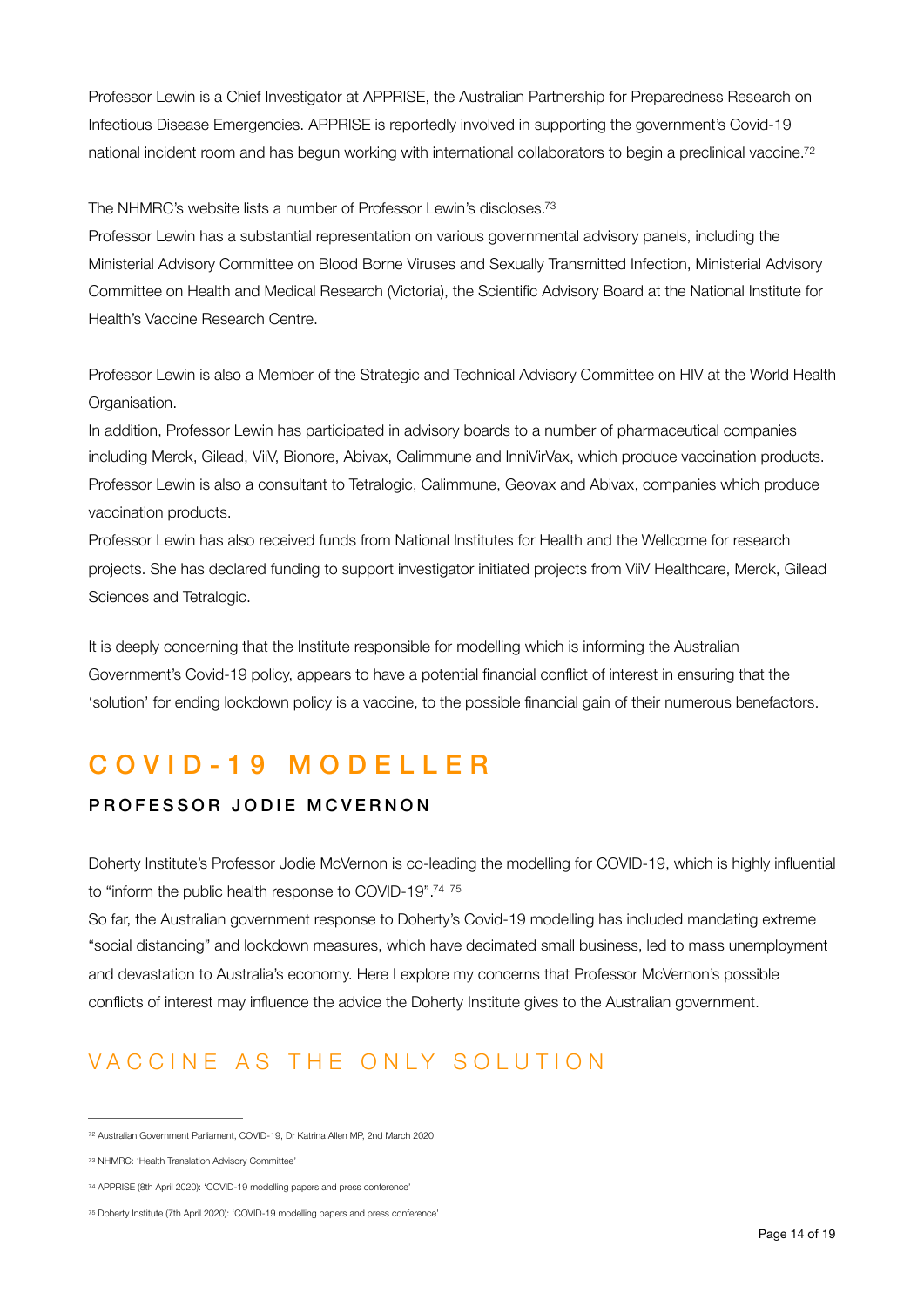In April 2020, Prime Minister Scott Morrison "reiterated that life as we know it will not return for months as global leaders race to find a coronavirus vaccine… that while many states have managed to "push the curve down", ultimately, "there needs to be a vaccine"…"A vaccine ultimately enables everybody to go back to life as it was…["76](#page-14-0)

<span id="page-14-3"></span>Professor McVernon wrote, "Based on our advice since early February 2020, the Commonwealth has worked with jurisdictions to prepare for a scenario worse than those previously envisaged, in an accelerated timeframe.["77](#page-14-1)

<span id="page-14-4"></span>"Australia is contributing to global efforts to identify effective antiviral drugs that will reduce COVID-19's impact and to development of vaccines that may be able to definitively stop the outbreak."

Both Professor McVernon and her employer, the Doherty Institute, appear to have deep financial ties to pharmaceutical and vaccine companies, and pro-vaccine organisations such as the Gates Foundation and CEPI. The Doherty Institute has received millions of dollars in federal and industry funding to develop a Covid-19 vaccine.

Professor McVernon and the Doherty Institute appear to have a strong financial incentive to recommend the government continue lockdown measures until their vaccine is produced, to the benefit of their industry benefactors. I believe they may have a strong financial incentive to recommend that the vaccine be mandatory, which Chief Medical Officer Brendan Murphy has the legal authority to mandate.

Neither Professor McVernon, nor the Doherty Institute appear to have disclosed their financial conflicts of interest regarding this matter. The Chief Medical Officer and the government have refused to release modelling that is based on Australian data and measures.

<span id="page-14-5"></span>In an interview with the ABC's Sabra Lane on the 8th April 2020, Professor McVernon was asked about her Covid-19 modelling. Professor McVernon appeared to be committed to a vaccine as the solution to Covid-19[.78](#page-14-2)

As noted by Lane, "The modelling released yesterday wasn't based on Australian data or measures. It showed in theory, without any restrictions or physical distancing, that 35,000 Australians could need ICU treatment each day of its peak."

Professor McVernon said, "So I think the value of that early scenario modelling, of saying what could happen if we do nothing, was really important in driving very decisive action early in Australia about things like border measures and repatriation and quarantine and isolation and case finding and about setting off a whole train of preparedness activities while we bought time with those measures to try to delay importation of the virus." "…I think we need to look forward and recognise the intense international effort that is going into this and the organisations like CEPI (Coalition for Epidemic Preparedness Innovations) that have set up the sort of prior networks and capacities to mean that this process can be accelerated. So I think all of that is great and we all

<span id="page-14-0"></span>[<sup>76</sup>](#page-14-3) 7 News, Summer Woolley (April 2020): '[Coronavirus Australia update: PM says vaccine is key to wearing restrictions'](https://7news.com.au/lifestyle/health-wellbeing/coronavirus-australia-update-pm-says-vaccine-is-key-to-easing-restrictions-c-950872)

<span id="page-14-1"></span>[<sup>77</sup>](#page-14-4) COSMOS, Jodie McVernon & James McCaw (1st April 2020): ['Models have supported Australia's response to COVID-19'](https://cosmosmagazine.com/biology/models-have-supported-australia-s-response-to-covid-19)

<span id="page-14-2"></span>[<sup>78</sup>](#page-14-5) ABC, Sabra Lane (April 2020): ['We cannot promise lives will not be lost': Modelling expert'](https://www.abc.net.au/radio/programs/am/we-cannot-promise-lives-will-not-be-lost:-modelling-expert/12131698)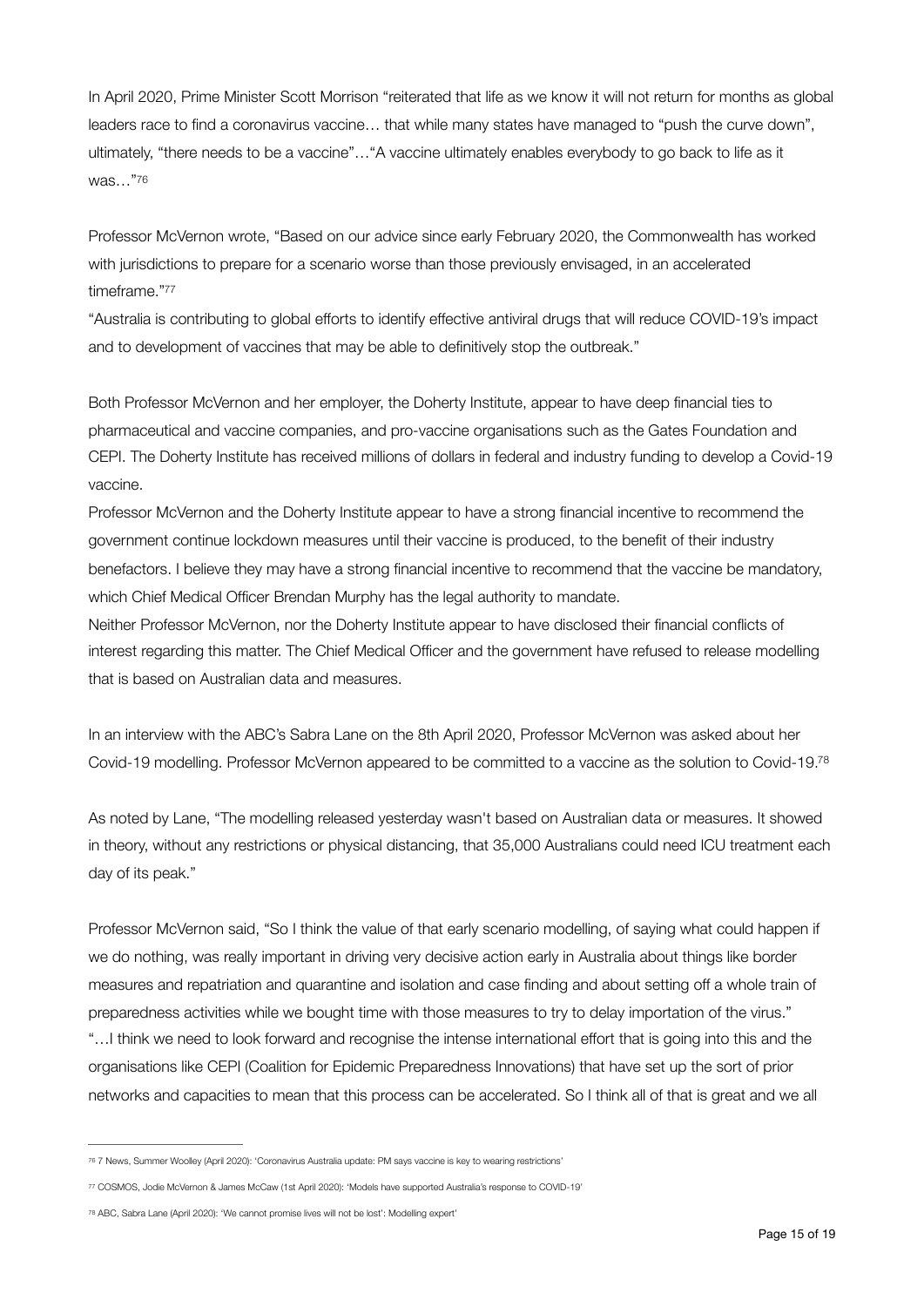are hoping for a vaccine… we really need to understand how those vaccines might work, how they are best used and where they are best applied."

Professor McVernon has served on the Australian government's Australian Technical Advisory Group on Immunisation (ATAGI) since 2014. Professor McVernon is also a member of the ATAGI's Meningococcal Working Group.[79](#page-15-0)

<span id="page-15-6"></span><span id="page-15-5"></span>Professor McVernon also serves as Chair of the Scientific Advisory Committee for the National Centre for Immunisation Research and Surveillance[.80](#page-15-1)

<span id="page-15-7"></span>Professor McVernon has "been an investigator on vaccine and epidemiological studies sponsored by a range of vaccine manufacturers"<sup>[81](#page-15-2)</sup>, and discloses she has received funding from pharmaceutical companies which produce vaccines including Novartis Vaccines, GlaxoSmithKline, Commonwealth Serum Laboratories, Sanofi, bioCSL and Pfizer.<sup>82, [83](#page-15-4)</sup>

<span id="page-15-9"></span><span id="page-15-8"></span>I would like to thank the Committee for their consideration.

Regards, Melissa Harrison [harrisonpublications.org](http://harrisonpublications.org) 

<span id="page-15-0"></span><sup>&</sup>lt;sup>79</sup> ATAGI: [Meningococcal Working Party](https://www.health.gov.au/sites/default/files/meningogoccal-working-party_0.pdf)

<span id="page-15-1"></span><sup>80</sup> National Centre for Immunisation Research and Surveillance: ['Scientific Advisory Committee'](http://www.ncirs.org.au/funding-and-governance/scientific-advisory-committee)

<span id="page-15-2"></span>[<sup>81</sup>](#page-15-7) University of Melbourne, McVernon et al (2015): ['Antibody Persistence in Australian Adolescents Following Meningococcal C Conjugate Vaccination'](https://findanexpert.unimelb.edu.au/scholarlywork/958765-antibody-persistence-in-australian-adolescents-following-meningococcal-c-conjugate-vaccination)

<span id="page-15-3"></span><sup>&</sup>lt;sup>[82](#page-15-8)</sup> American Journal of Epidemiology, McVernon et al (2017): ['Determining the Best Strategies for Maternally Targeted Pertussis Vaccination Using an Individual-Based Model'](https://academic.oup.com/aje/article/186/1/109/3769267)

<span id="page-15-4"></span>[<sup>83</sup>](#page-15-9) ATAGI Conflicts of interest [\(archived version of site as current link broken](https://web.archive.org/web/20170216014025/http://www.immunise.health.gov.au/internet/immunise/publishing.nsf/Content/FC7BB2DC63225F8ACA257D770012DBF7/$File/ATAGI-conflict-interest.pdf))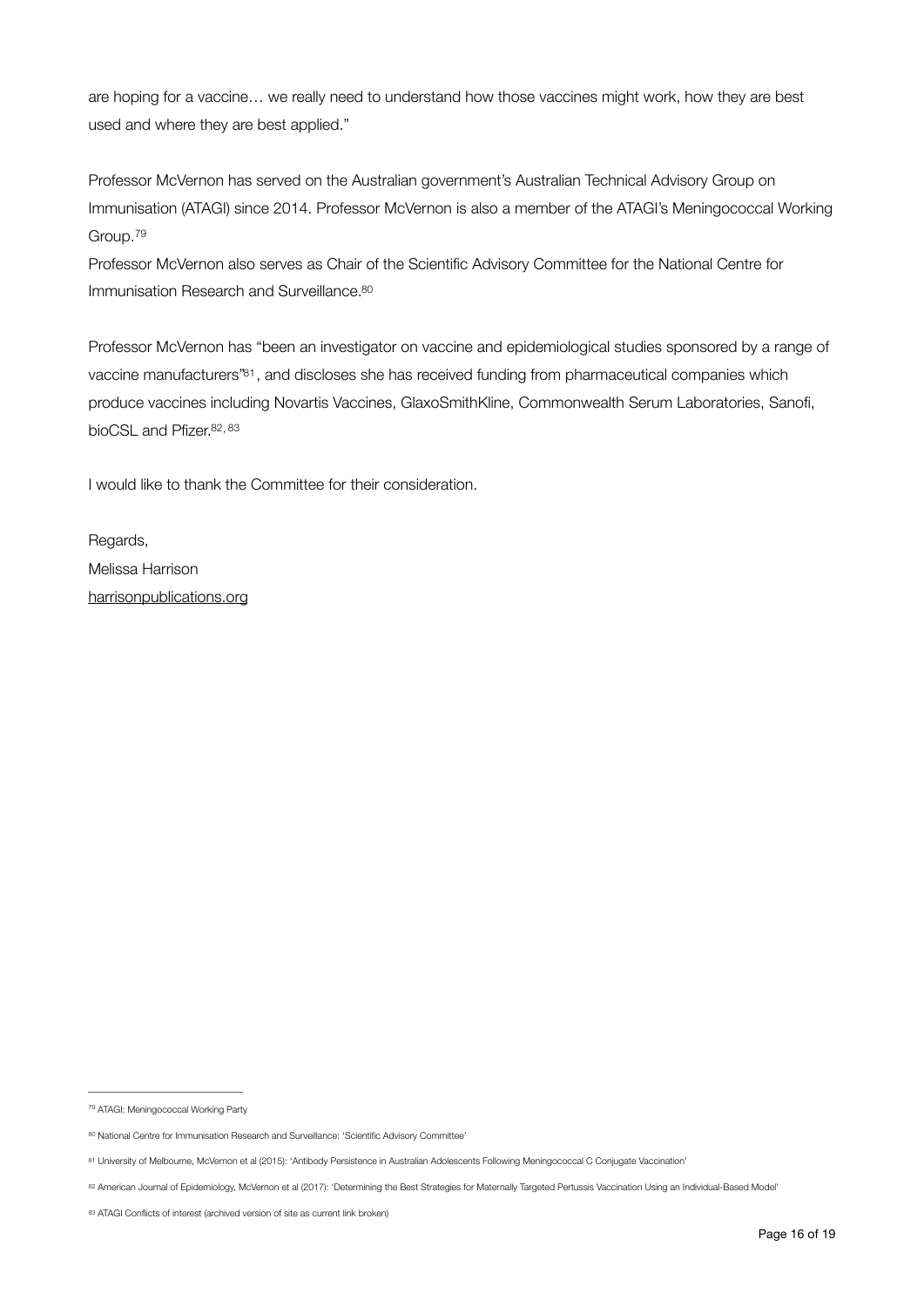#### Appendix 1

<span id="page-16-1"></span>Summary of full report: 'Covid-19: Plandemic. Profit. Fallout'[84](#page-16-0) Melissa Harrison

#### PART ONE: PLANDEMIC

The novel coronavirus 'Covid-19' has been deemed an international public health risk. The unprecedented international response has resulted in economic devastation and the virtual house arrest of billions of people. I discuss concerns surrounding the irregularities of initial diagnosis and testing procedures. There appears to be an absence of any "gold standard" test, or control groups to assess accuracy of diagnostics. Instead, without external validation, "emergency approval" has been granted by the WHO and national health authorities. Regulators like Australia's TGA acknowledge possible inaccuracies - saying there is a possibility of false positives AND false negatives, and that exposure to last year's seasonal coronavirus may trigger fall positives. Regardless, the WHO and governments are pushing wide-scale mass testing, which incidentally also gathers genetic data from the public.

I explore the data used in informing the Covid-19 policy response. Data which governments are relying on can be traced back to dubious sources, including social media and local news reports.

International health authorities are engaging in irregular Covid-19 death attribution. Some hospitals are allegedly financially incentivised to declare Covid-19 cases.

The modelling used for international policy is based on unpublished, unverified 13 year old code. Australian modellers have appear to have deep financial ties to pharmaceutical companies and conflicted global power structures such as the Gates Foundation and Gavi (Vaccine Alliance).

I discuss the dark possibility of the Covid-19 'plandemic' - involving a recent series of high profile pandemic scenarios involving the military, G20 members and global organisations like the World Economic Forum and the Gates Foundation. These 'plandemic' scenarios have deeply unsettling parallels to nuanced details of the current Covid-19 outbreak. Many of the entities involved appear to have either profited or gathered immense power from the international policy response to the pandemic.

I note one of the key advisors to the Australian government's Covid-19 response was a member of one of these high level 'plandemic' panels, which involved the World Economic Forum, the Gates Foundation and organisations tied to the US military. These predictive 'war games' parallel the 2001 military pandemic simulation 'Dark Winter'. This simulation accurately predicted the 2001 anthrax attacks. Simulation members later demonstrated clear foreknowledge of the anthrax attacks. Coordinators of Dark Winter were also involved in the recent coronavirus pandemic scenarios. I intend to pose the question - how many 'coincidences' are required before we begin to consider the possibility of foreknowledge?

I outline the relationships of Australian government organisations and vaccine manufacturers, and the troubling timelines of their Covid-19 vaccine development - which appear to have pre-empted the current crisis.

<span id="page-16-0"></span>[<sup>84</sup>](#page-16-1) M Harrison: ['Covid-19: 'Plandemic. Profit. Fallout'](https://www.harrisonpublications.org/covid-19-plandemic-profit-fallout.html)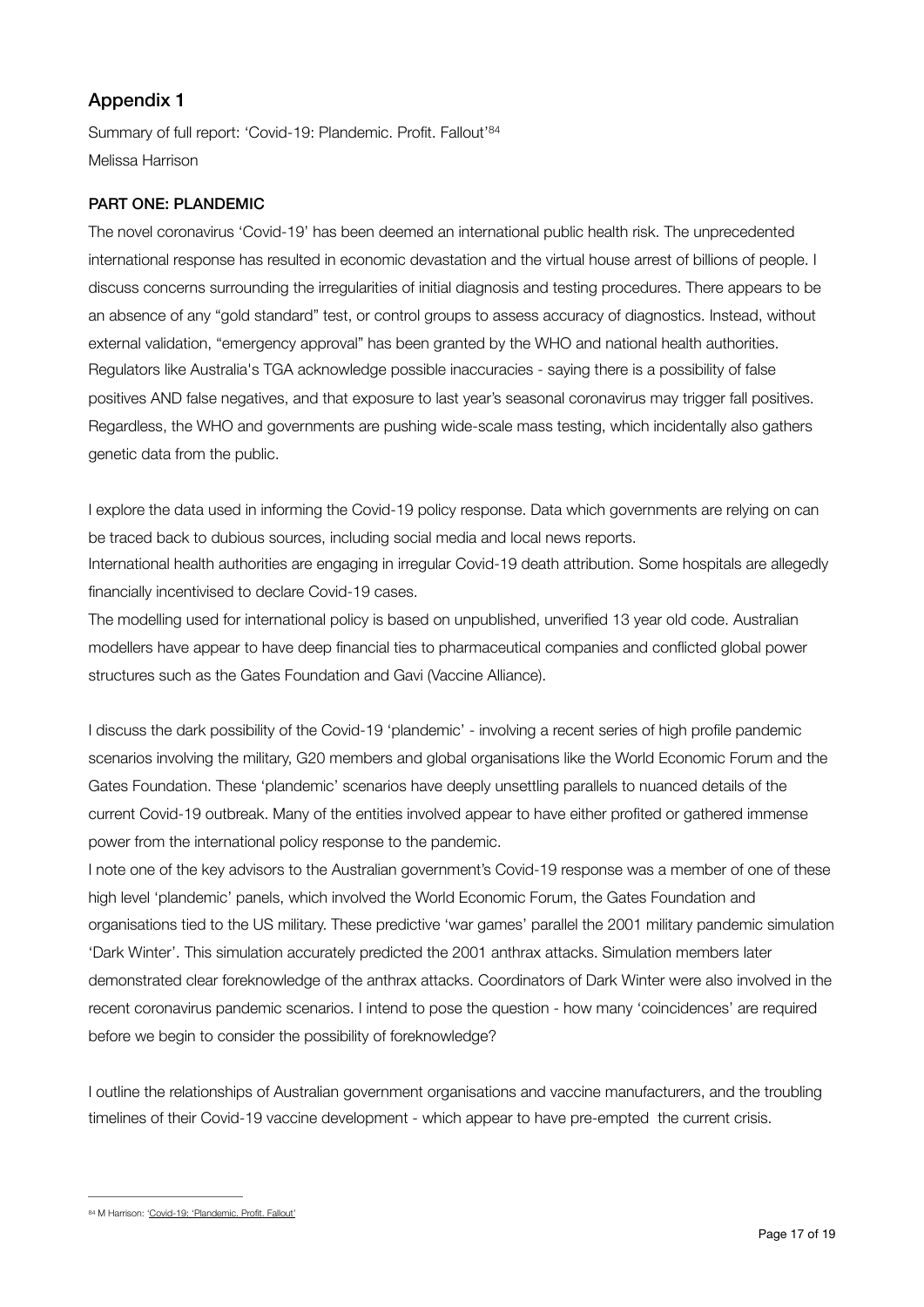I examine the 'unprecedented, unchecked' powers given to Health Minister Greg Hunt and Chief Medical Officer Brendan Murphy under the Biosecurity Act 2015, and Minister Hunt's history as an apparent 'friend of Big Pharma'.

#### PART TWO: PROFIT

I examine the pervasive influence of Big Pharma over the Australian government, concluding that "Big Pharma is gaming the government" and using the Pharmaceutical Benefits Scheme to siphon off billions from Australian taxpayers. Vaccines are a highly lucrative product - given their mass market potential and eligibility for taxpayer funded rebates. I note the grotesque conflicts of interest in Australia's drug regulators, advisors, researchers and inventors. The "regulatory capture" by pharmaceutical companies is deeply concerning - given that in the response to Covid-19, all options - including mass mandatory vaccination - appear to be on the table. I conduct a case study of "regulatory capture", showing evidence of a former Prime Minister who personally profited from 'medically coercive' legislation passed under his government.

I examine the role of organisations and people playing an instrumental role in the Australian government's Covid-19 response, including the Doherty Institute. I demonstrate serious implications of potential financial conflicts of interest. Modellers recommending the draconian lockdown of Australia, which has resulted in economic devastation and societal ruin, appear financially incentivised to keep lockdown in place until their own vaccines are ready for manufacture.

I explore the relationship between the Australian media and pharmaceutical companies, with sensationalist media stories acting as an advertising funnel to drug companies, including the garnering of Australian children for profitable clinical drug trials. I draw parallels to the media's current obsessive coverage of Covid-19, and the lack of balanced reporting.

A case study of the 2009 Swine Flu Pandemic reveals a European Parliamentary inquiry determined that the WHO manipulated information to fraudulently declare a pandemic, activating lucrative 'sleeping contracts' with pharmaceutical companies. It is also revealed that the Australian Department of Health misrepresented statistical data to alarm the public about swine flu, although this was unjustified. The government ordered vaccines prepared before there was

any evidence that swine flu was more serious than other strains of flu.

The World Health Organisation's International Health Regulations are legally binding, with Australia as a signatory. The WHO receives a significant majority of its funding from pharmaceutical companies. I query whether the WHO is an example of 'regulatory capture' on an international, industrial scale - is the WHO merely a proxy to legally enforce the interests of their pharmaceutical benefactors? Who truly decides Australia's Covid-19 health policy response- the WHO or Big Pharma?

I examine the Imperialist 'pharmaceutical colonialism' of the Gates Foundation, an organisation which is highly influential in determining global health policy.

The Gates Foundation operates under a banner of philanthropy, but their deep financial ties to biotech and pharmaceutical companies show evidence of their true purpose - to facilitate the transfer of vast swathes of